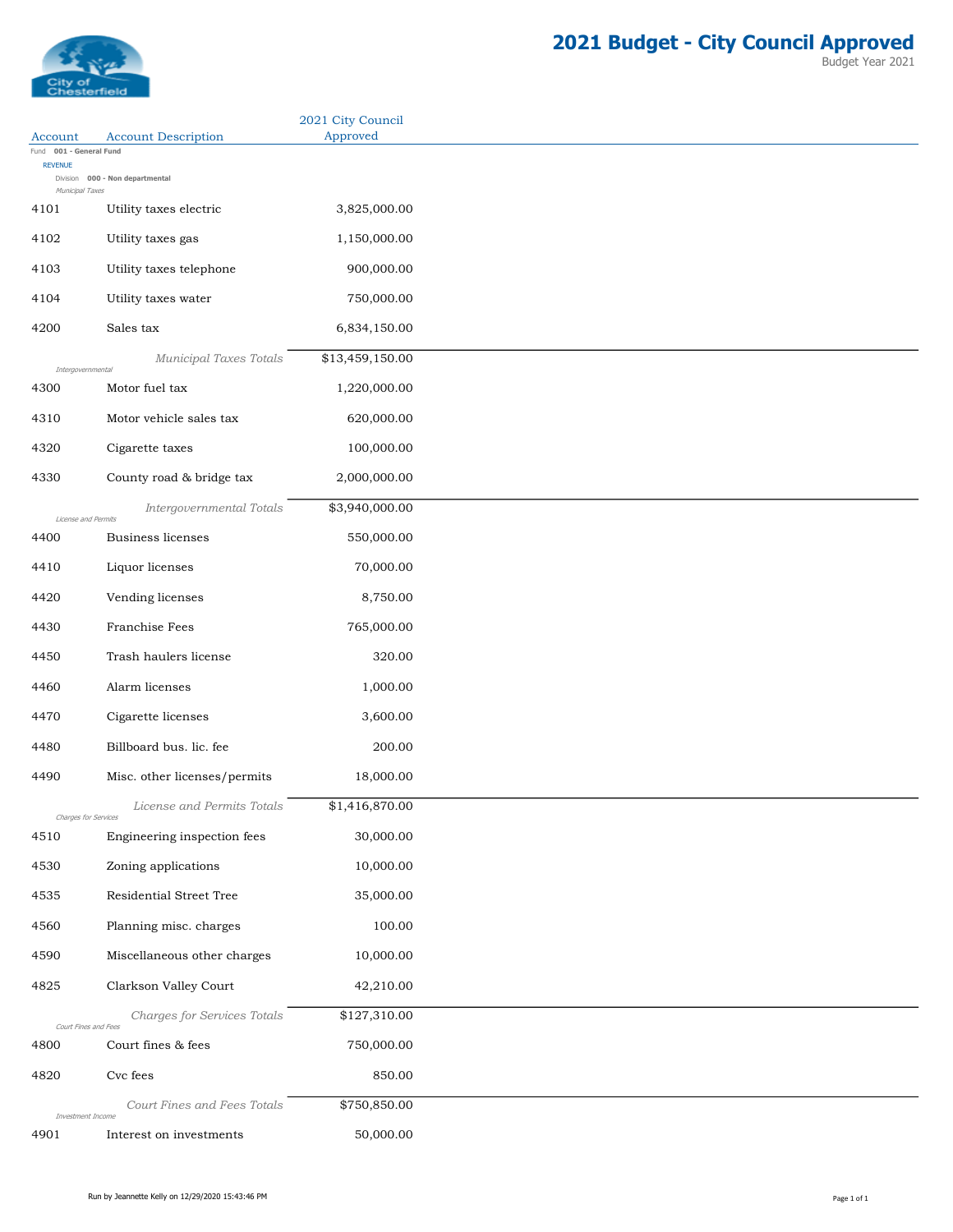

Account Account Description

2021 City Council Approved

Investment Income Totals \$50,000.00

| Miscellaneous        |                                   |                 |
|----------------------|-----------------------------------|-----------------|
| 4921                 | NID reimbursement                 | 135,535.00      |
| 4925                 | Contractual Reimbursement         | 35,175.00       |
| 4940                 | Sale of fixed assets              | 100,000.00      |
| 4950                 | Miscellaneous                     | 10,000.00       |
|                      | Miscellaneous Totals              | \$280,710.00    |
|                      | Division 000 - Non departmental   | \$20,024,890.00 |
| <b>EXPENSE</b>       | <b>REVENUE TOTALS</b>             | \$20,024,890.00 |
| Personnel Services   | Division 011 - Legislative        |                 |
| Salaries             |                                   |                 |
| 5114                 | Salaries elected officials        | 60,000.00       |
| Benefits             | Salaries Totals                   | \$60,000.00     |
| 5120                 | Social security                   | 4,590.00        |
|                      |                                   |                 |
| 5122                 | Workers compensation              | 102.00          |
| 5125                 | Insurance life                    | 1,250.00        |
|                      | <b>Benefits Totals</b>            | \$5,942.00      |
| Contractual Services | Personnel Services Totals         | \$65,942.00     |
| 5249                 | Memberships & subscriptions       | 900.00          |
| 5251                 | Contractual                       | 1,000.00        |
| 5277                 | Training & continuing             | 3,230.00        |
| Commodities          | Contractual Services Totals       | \$5,130.00      |
| 5313                 | Department supplies               | 3,050.00        |
|                      | Commodities Totals                | \$3,050.00      |
|                      | Division 011 - Legislative Totals | \$74,122.00     |
| Personnel Services   | Division 031 - Customer Service   |                 |
| Salaries             |                                   |                 |
| 5111                 | Salaries regular/full-time        | 34,348.00       |
| 5112                 | Salaries parttime/temporary       | 25,799.00       |
| 5199                 | Personnel Expenditure             | (1, 188.00)     |
| Benefits             | Salaries Totals                   | \$58,959.00     |
| 5120                 | Social security                   | 4,601.00        |
| 5122                 | Workers compensation              | 150.00          |
| 5124                 | Insurance health                  | 4,561.00        |
| 5125                 | Insurance life                    | 85.00           |
| 5126                 | Insurance-dental                  | 350.00          |
| 5127                 | Insurance disability              | 95.00           |
| 5130                 | Retirement program                | 2,782.00        |
|                      |                                   |                 |

Benefits Totals \$12,624.00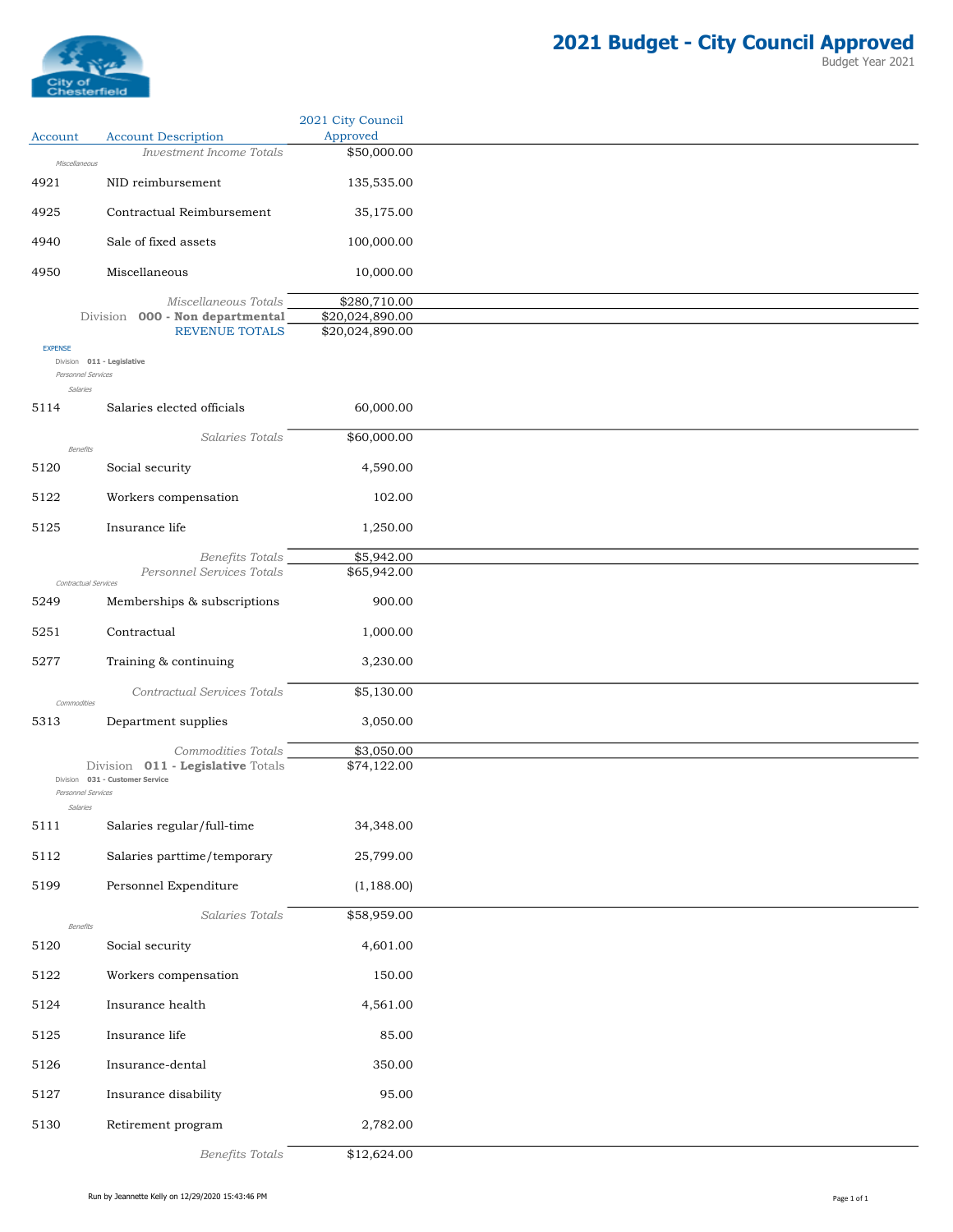

|                                              |                                                                                           | 2021 City Council          |
|----------------------------------------------|-------------------------------------------------------------------------------------------|----------------------------|
| Account                                      | <b>Account Description</b><br>Personnel Services Totals                                   | Approved<br>\$71,583.00    |
| Contractual Services                         |                                                                                           |                            |
| 5249                                         | Memberships & subscriptions                                                               | 100.00                     |
| Commodities                                  | Contractual Services Totals                                                               | \$100.00                   |
| 5313                                         | Department supplies                                                                       | 400.00                     |
| 5343                                         | Uniforms                                                                                  | 200.00                     |
| Division 034 - Finance<br>Personnel Services | Commodities Totals<br>Division 031 - Customer Service                                     | \$600.00<br>\$72,283.00    |
| Salaries<br>5111                             | Salaries regular/full-time                                                                | 457,836.00                 |
| 5113                                         | Salaries overtime                                                                         | 1,000.00                   |
| 5199                                         | Personnel Expenditure                                                                     | (1, 122.00)                |
|                                              | Salaries Totals                                                                           | \$457,714.00               |
| Benefits<br>5120                             | Social security                                                                           | 35,734.00                  |
| 5122                                         |                                                                                           | 807.00                     |
|                                              | Workers compensation                                                                      |                            |
| 5124                                         | Insurance health                                                                          | 29,086.00                  |
| 5125                                         | Insurance life                                                                            | 1,060.00                   |
| 5126                                         | Insurance-dental                                                                          | 2,149.00                   |
| 5127                                         | Insurance disability                                                                      | 1,201.00                   |
| 5130                                         | Retirement program                                                                        | 36,805.00                  |
|                                              | Benefits Totals                                                                           | \$106,842.00               |
| Contractual Services                         | Personnel Services Totals                                                                 | \$564,556.00               |
| 5210                                         | Advertising                                                                               | 225.00                     |
| 5211                                         | Audit services                                                                            | 25,000.00                  |
| 5249                                         | Memberships & subscriptions                                                               | 4,428.00                   |
| 5251                                         | Contractual                                                                               | 880.00                     |
| 5260                                         | Printing & binding                                                                        | 3,400.00                   |
| 5261                                         | Professional services                                                                     | 1,110.00                   |
| 5277                                         | Training & continuing                                                                     | 5,850.00                   |
|                                              | Contractual Services Totals                                                               | \$40,893.00                |
| Commodities<br>5313                          | Department supplies                                                                       | 1,800.00                   |
| 5343                                         | Uniforms                                                                                  | 300.00                     |
|                                              |                                                                                           |                            |
| Personnel Services<br>Benefits               | Commodities Totals<br>034 - Finance Totals<br>Division<br>Division 036 - Central Services | \$2,100.00<br>\$607,549.00 |
| 5131                                         | Health reimbursement                                                                      | 100,000.00                 |
|                                              | Benefits Totals                                                                           | \$100,000.00               |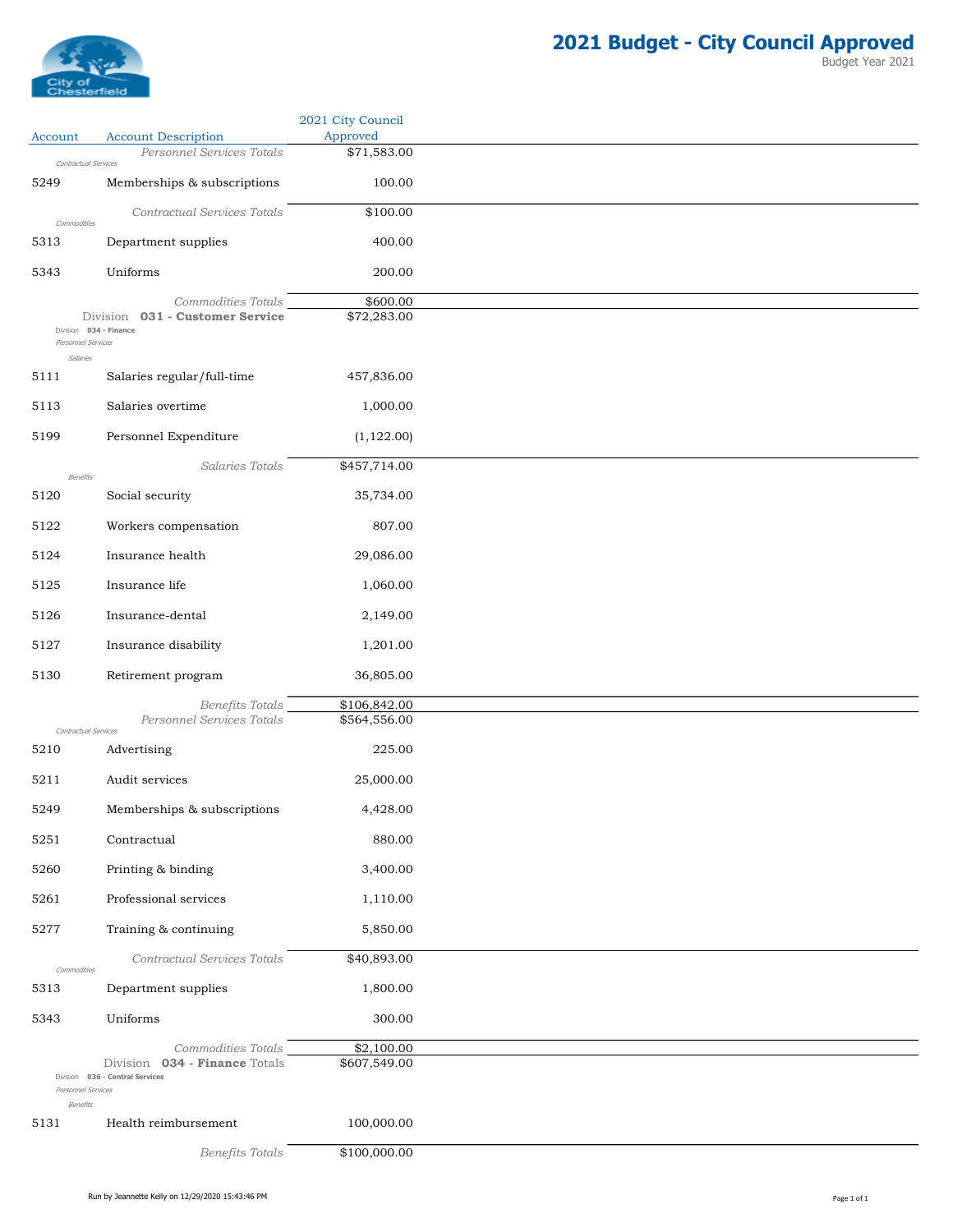

|                                |                                                                          | 2021 City Council        |
|--------------------------------|--------------------------------------------------------------------------|--------------------------|
| Account                        | <b>Account Description</b><br>Personnel Services Totals                  | Approved<br>\$100,000.00 |
| Contractual Services           |                                                                          |                          |
| 5210                           | Advertising                                                              | 21,300.00                |
| 5212                           | Boards & commissions                                                     | 12,300.00                |
| 5222                           | Education Reimb/Training                                                 | 10,000.00                |
| 5224                           | Employee recruitment                                                     | 17,280.00                |
| 5225                           | Employee relations                                                       | 10,950.00                |
| 5233                           | Credit Card Fee                                                          | 5,500.00                 |
| 5240                           | Insurance                                                                | 590,360.00               |
| 5247                           | Maintenance & repair-                                                    | 1,000.00                 |
| 5249                           | Memberships & subscriptions                                              | 13,835.00                |
| 5251                           | Contractual                                                              | 22,200.00                |
| 5252                           | Postage                                                                  | 25,500.00                |
| 5260                           | Printing & binding                                                       | 2,004.00                 |
| 5261                           | Professional services                                                    | 30,140.00                |
| 5262                           | Public relations                                                         | 44,000.00                |
| 5263                           | Subdivision beautification                                               | 1,500.00                 |
| 5264                           | Legal services                                                           | 345,500.00               |
| 5268                           | Rental equipment                                                         | 38,800.00                |
| 5276                           | Telephone                                                                | 81,600.00                |
| 5277                           | Training & continuing                                                    | 4,700.00                 |
| 5289                           | Wellness program                                                         | 1,800.00                 |
| 5975                           | Allocation                                                               | (144,000.00)             |
|                                | Contractual Services Totals                                              | \$1,136,269.00           |
| Commodities<br>5325            | Miscellaneous supplies                                                   | 13,000.00                |
| 5330                           | Office supplies                                                          | 14,500.00                |
|                                | Commodities Totals                                                       | \$27,500.00              |
|                                | Other finance use and source<br><b>Operating Transfers Out</b>           |                          |
| 5990                           | Operating transfers out                                                  | 8,228,186.00             |
|                                | <b>Operating Transfers Out Totals</b>                                    | \$8,228,186.00           |
| Retirement Forfeitures         | Other finance use and source Totals                                      | \$8,228,186.00           |
| 5133                           | Retirement forfeiture                                                    | (50,000.00)              |
|                                | Retirement Forfeitures Totals                                            | (\$50,000.00)            |
|                                | Division 036 - Central Services<br>Division 037 - Information Technology | \$9,441,955.00           |
| Personnel Services<br>Salaries |                                                                          |                          |
| 5111                           | Salaries regular/full-time                                               | 542,678.00               |
| 5199                           | Personnel Expenditure                                                    | (5,360.00)               |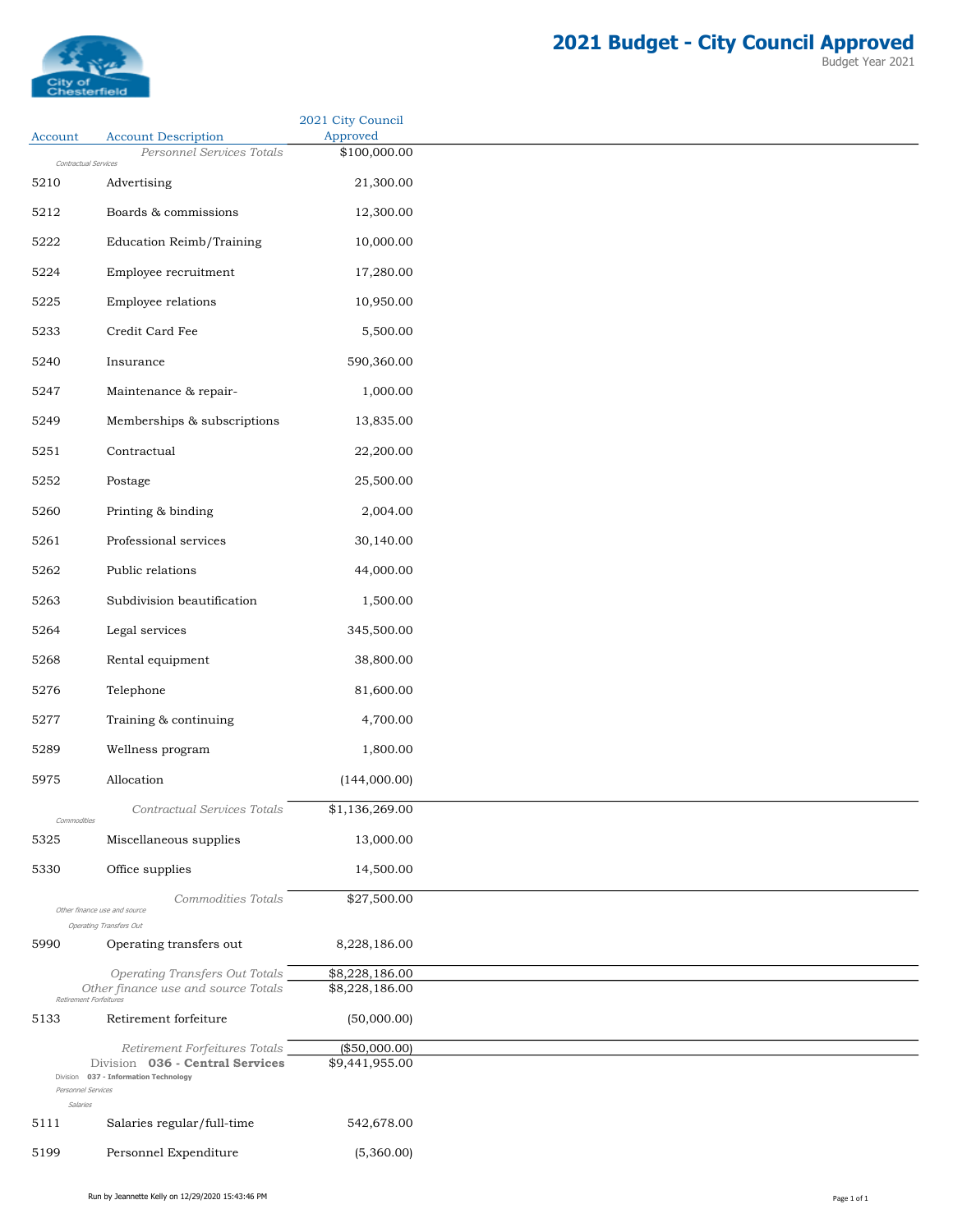

|                              |                                                              | 2021 City Council            |
|------------------------------|--------------------------------------------------------------|------------------------------|
| Account                      | <b>Account Description</b>                                   | Approved                     |
| Benefits                     | Salaries Totals                                              | \$537,318.00                 |
| 5120                         | Social security                                              | 41,515.00                    |
| 5122                         | Workers compensation                                         | 1,170.00                     |
| 5124                         | Insurance health                                             | 29,425.00                    |
| 5125                         | Insurance life                                               | 1,349.00                     |
| 5126                         | Insurance-dental                                             | 1,721.00                     |
| 5127                         | Insurance disability                                         | 1,265.00                     |
| 5130                         | Retirement program                                           | 43,416.00                    |
|                              |                                                              |                              |
|                              | Benefits Totals<br>Personnel Services Totals                 | \$119,861.00<br>\$657,179.00 |
| Contractual Services<br>5221 | Data processing                                              | 166,400.00                   |
| 5247                         | Maintenance & repair-                                        | 15,000.00                    |
| 5249                         | Memberships & subscriptions                                  | 500.00                       |
| 5251                         | Contractual                                                  | 117,060.00                   |
| 5260                         |                                                              | 1,500.00                     |
|                              | Printing & binding                                           |                              |
| 5261                         | Professional services                                        | 5,000.00                     |
| 5277                         | Training & continuing                                        | 7,500.00                     |
| 5975                         | Allocation                                                   | (89,600.00)                  |
| Commodities                  | Contractual Services Totals                                  | \$223,360.00                 |
| 5313                         | Department supplies                                          | 8,000.00                     |
| 5342                         | Tools                                                        | 1,000.00                     |
| 5343                         | Uniforms                                                     | 500.00                       |
| 5350                         | Computer equip under \$5,000                                 | 27,000.00                    |
|                              | Commodities Totals                                           | \$36,500.00                  |
| Capital Outlay<br>5410       | Computer equipment                                           | 45,000.00                    |
|                              | Capital Outlay Totals                                        | \$45,000.00                  |
|                              | Division 037 - Information<br>Division 038 - Municipal Court | \$962,039.00                 |
| Personnel Services           |                                                              |                              |
| Salaries<br>5111             | Salaries regular/full-time                                   | 166,736.00                   |
| 5199                         | Personnel Expenditure                                        | (823.00)                     |
|                              | Salaries Totals                                              | \$165,913.00                 |
| Benefits<br>5120             | Social security                                              | 12,755.00                    |
| 5122                         | Workers compensation                                         | 283.00                       |
| 5124                         | Insurance health                                             | 25,692.00                    |
|                              |                                                              |                              |
| 5125                         | Insurance life                                               | 359.00                       |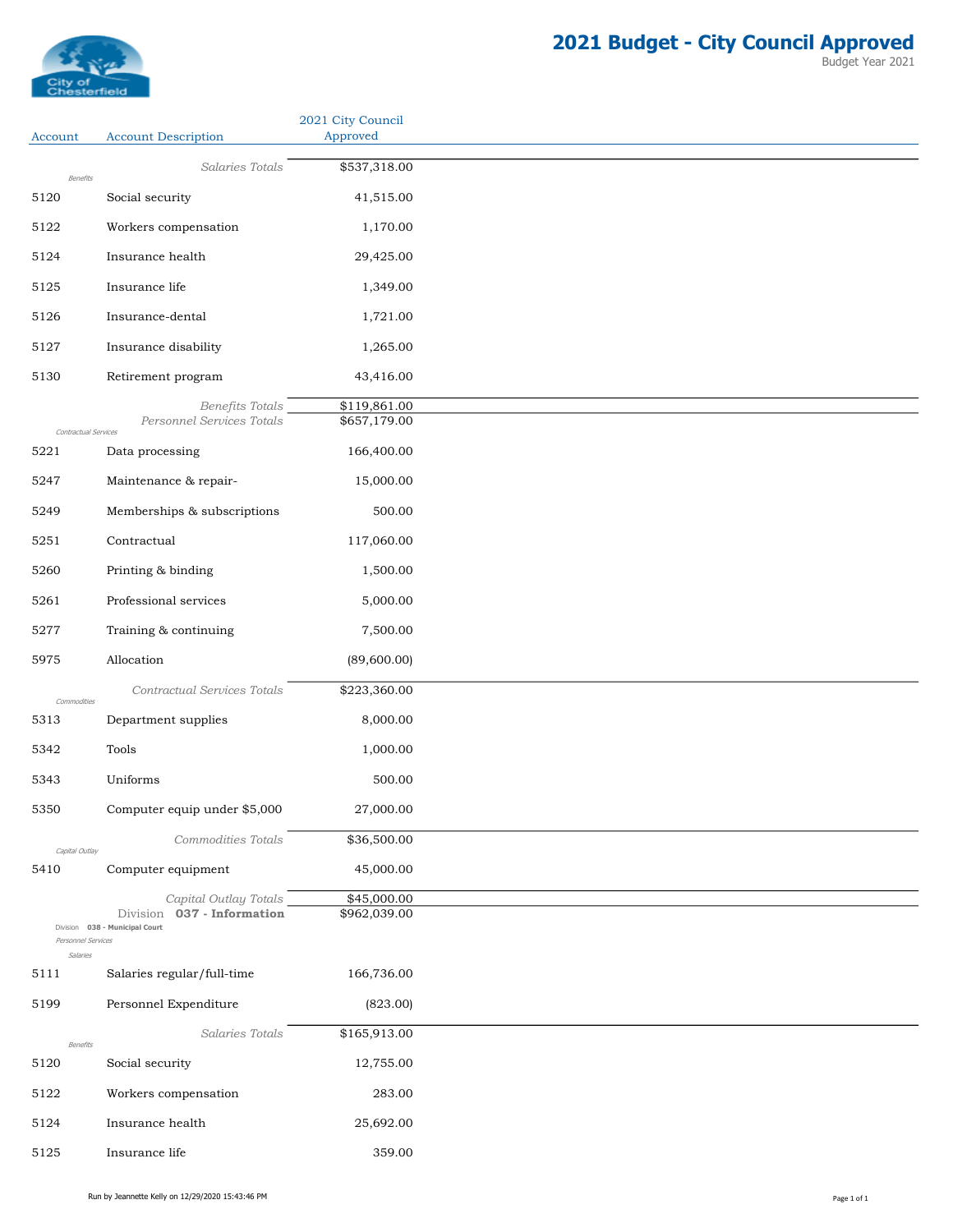

| Account              | <b>Account Description</b>                                          | 2021 City Council<br>Approved |
|----------------------|---------------------------------------------------------------------|-------------------------------|
| 5126                 | Insurance-dental                                                    | 1,444.00                      |
| 5127                 | Insurance disability                                                | 409.00                        |
| 5130                 | Retirement program                                                  | 13,339.00                     |
|                      | Benefits Totals                                                     | \$54,281.00                   |
| Contractual Services | Personnel Services Totals                                           | \$220,194.00                  |
| 5221                 | Data processing                                                     | 7,087.00                      |
| 5249                 | Memberships & subscriptions                                         | 300.00                        |
| 5260                 | Printing & binding                                                  | 6,500.00                      |
| 5261                 | Professional services                                               | 52,000.00                     |
| 5277                 | Training & continuing                                               | 3,448.00                      |
| Commodities          | Contractual Services Totals                                         | \$69,335.00                   |
| 5313                 | Department supplies                                                 | 3,000.00                      |
|                      | Commodities Totals                                                  | \$3,000.00                    |
| Personnel Services   | Division 038 - Municipal Court<br>Division 051 - City Administrator | \$292,529.00                  |
| Salaries             |                                                                     |                               |
| 5111                 | Salaries regular/full-time                                          | 396,466.00                    |
| 5199                 | Personnel Expenditure                                               | (9,810.00)                    |
| Benefits             | Salaries Totals                                                     | \$386,656.00                  |
| 5120                 | Social security                                                     | 28,307.00                     |
| 5122                 | Workers compensation                                                | 673.00                        |
| 5124                 | Insurance health                                                    | 36,157.00                     |
| 5125                 | Insurance life                                                      | 1,504.00                      |
| 5126                 | Insurance-dental                                                    | 2,300.00                      |
| 5127                 | Insurance disability                                                | 1,022.00                      |
| 5130                 | Retirement program                                                  | 32,123.00                     |
|                      | Benefits Totals                                                     | \$102,086.00                  |
| Contractual Services | Personnel Services Totals                                           | \$488,742.00                  |
| 5223                 | Election expense                                                    | 35,000.00                     |
| 5227                 | Environmental Expenditures                                          | 6,100.00                      |
| 5249                 | Memberships & subscriptions                                         | 3,914.00                      |
| 5251                 | Contractual                                                         | 1,000.00                      |
| 5260                 | Printing & binding                                                  | 1,000.00                      |
| 5277                 | Training & continuing                                               | 10,970.00                     |
| Commodities          | Contractual Services Totals                                         | \$57,984.00                   |
| 5313                 | Department supplies                                                 | 2,000.00                      |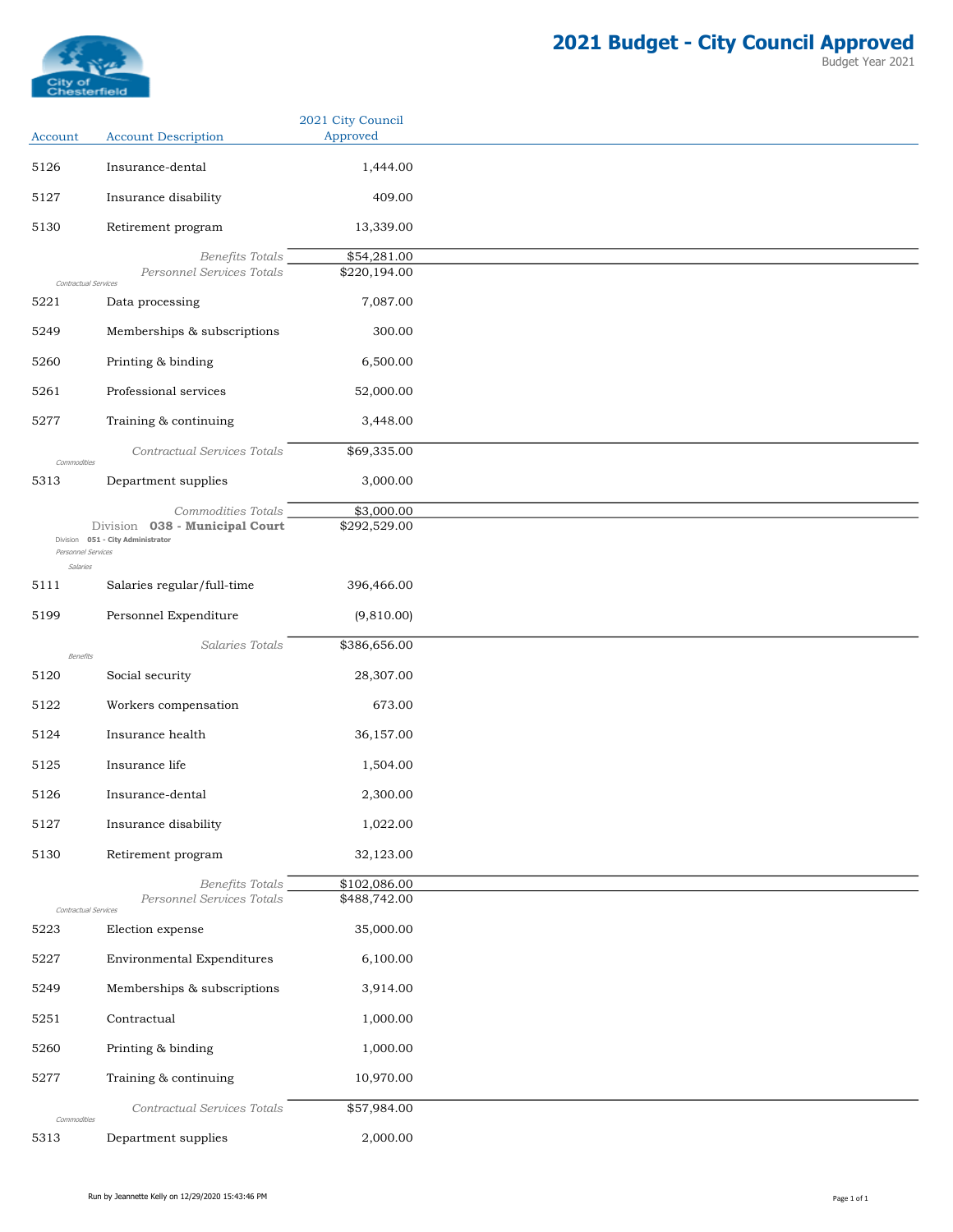

|                                |                                                                                    | 2021 City Council          |
|--------------------------------|------------------------------------------------------------------------------------|----------------------------|
| Account<br>5343                | <b>Account Description</b><br>Uniforms                                             | Approved<br>500.00         |
|                                |                                                                                    |                            |
| Personnel Services<br>Salaries | Commodities Totals<br>Division 051 - City Administrator<br>Division 061 - Planning | \$2,500.00<br>\$549,226.00 |
| 5111                           | Salaries regular/full-time                                                         | 573,915.00                 |
| 5199                           | Personnel Expenditure                                                              | (5,663.00)                 |
| Benefits                       | Salaries Totals                                                                    | \$568,252.00               |
| 5120                           | Social security                                                                    | 44,004.00                  |
| 5122                           | Workers compensation                                                               | 985.00                     |
| 5124                           | Insurance health                                                                   | 84,113.00                  |
| 5125                           | Insurance life                                                                     | 1,505.00                   |
| 5126                           | Insurance-dental                                                                   | 4,893.00                   |
| 5127                           | Insurance disability                                                               | 1,368.00                   |
| 5130                           | Retirement program                                                                 | 46,013.00                  |
|                                | <b>Benefits Totals</b>                                                             | \$182,881.00               |
| Contractual Services           | Personnel Services Totals                                                          | \$751,133.00               |
| 5210                           | Advertising                                                                        | 3,000.00                   |
| 5247                           | Maintenance & repair-                                                              | 250.00                     |
| 5249                           | Memberships & subscriptions                                                        | 9,500.00                   |
| 5251                           | Contractual                                                                        | 14,100.00                  |
| 5260                           | Printing & binding                                                                 | 3,800.00                   |
| 5261                           | Professional services                                                              | 9,000.00                   |
| 5277                           | Training & continuing                                                              | 6,050.00                   |
|                                | Contractual Services Totals                                                        | \$45,700.00                |
| Commodities<br>5313            | Department supplies                                                                | 1,750.00                   |
| 5343                           | Uniforms                                                                           | 1,250.00                   |
| Personnel Services<br>Salaries | Commodities Totals<br>Division 061 - Planning Totals<br>Division 071 - Engineering | \$3,000.00<br>\$799,833.00 |
| 5111                           | Salaries regular/full-time                                                         | 656,701.00                 |
| 5112                           | Salaries parttime/temporary                                                        | 13,000.00                  |
| 5113                           | Salaries overtime                                                                  | 3,000.00                   |
| 5199                           | Personnel Expenditure                                                              | (11, 336.00)               |
|                                | Salaries Totals                                                                    | \$661,365.00               |
| Benefits<br>5120               | Social security                                                                    | 51,474.00                  |
| 5122                           | Workers compensation                                                               | 12,128.00                  |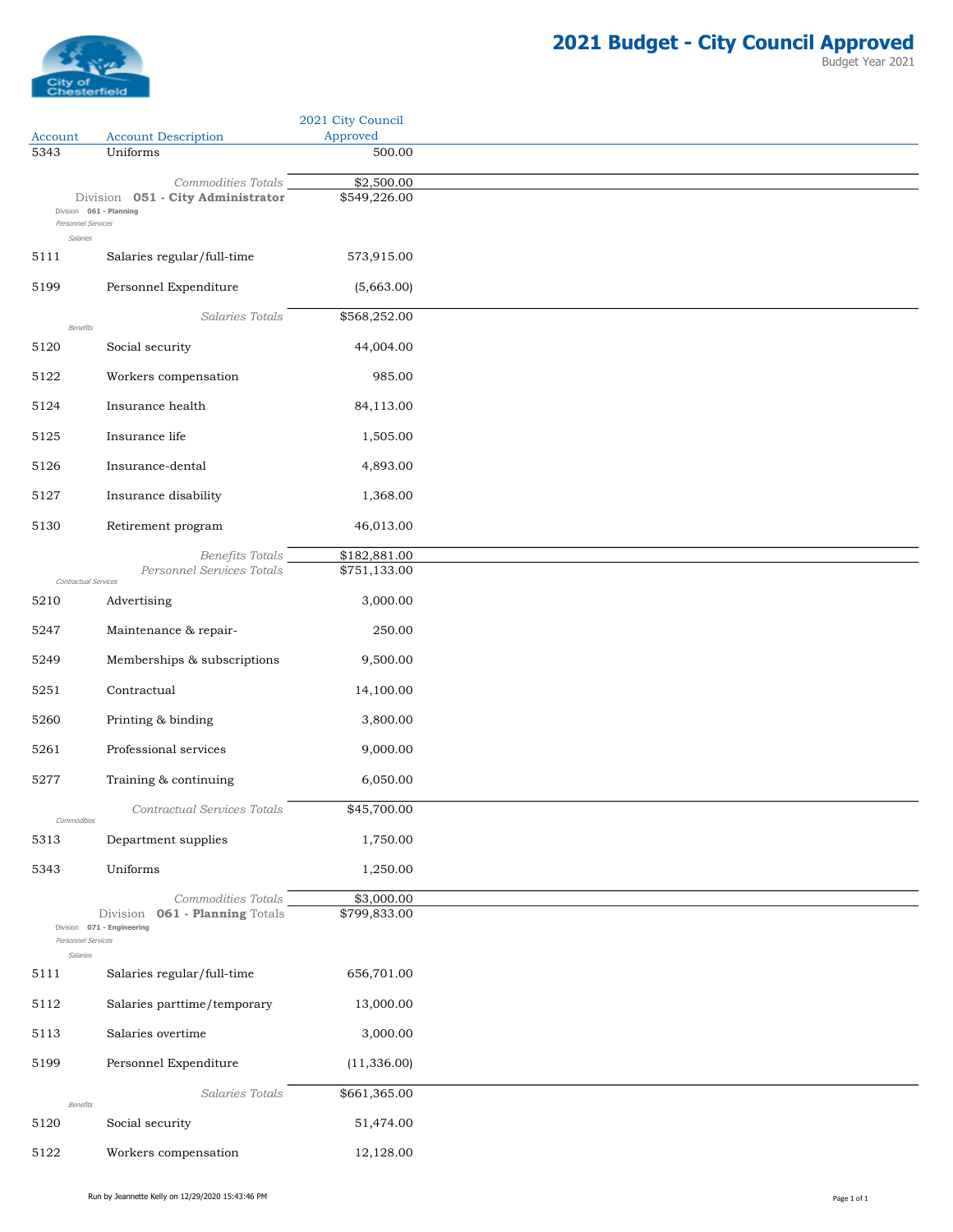

| Account                        | <b>Account Description</b>                                                                   | 2021 City Council<br>Approved  |
|--------------------------------|----------------------------------------------------------------------------------------------|--------------------------------|
| 5124                           | Insurance health                                                                             | 56,105.00                      |
| 5125                           | Insurance life                                                                               | 1,753.00                       |
|                                |                                                                                              |                                |
| 5126                           | Insurance-dental                                                                             | 3,665.00                       |
| 5127                           | Insurance disability                                                                         | 1,660.00                       |
| 5130                           | Retirement program                                                                           | 53,734.00                      |
| Contractual Services           | Benefits Totals<br>Personnel Services Totals                                                 | \$180,519.00<br>\$841,884.00   |
| 5210                           | Advertising                                                                                  | 7,320.00                       |
| 5247                           | Maintenance & repair-                                                                        | 900.00                         |
| 5249                           | Memberships & subscriptions                                                                  | 3,325.00                       |
| 5251                           | Contractual                                                                                  | 16,960.00                      |
| 5261                           | Professional services                                                                        | 12,000.00                      |
| 5277                           | Training & continuing                                                                        | 7,960.00                       |
|                                | Contractual Services Totals                                                                  | \$48,465.00                    |
| Commodities<br>5313            | Department supplies                                                                          | 4,300.00                       |
|                                | Tools                                                                                        |                                |
| 5342                           |                                                                                              | 500.00                         |
| 5343                           | Uniforms                                                                                     | 2,200.00                       |
|                                | Commodities Totals<br>Division 071 - Engineering Totals<br>Division 072 - Street Maintenance | \$7,000.00<br>\$897,349.00     |
| Personnel Services<br>Salaries |                                                                                              |                                |
| 5111                           | Salaries regular/full-time                                                                   | 1,385,142.00                   |
| 5113                           | Salaries overtime                                                                            | 60,000.00                      |
| 5199                           | Personnel Expenditure                                                                        | (41, 016.00)                   |
|                                | Salaries Totals                                                                              | \$1,404,126.00                 |
| Benefits<br>5120               | Social security                                                                              | 110,953.00                     |
| 5122                           | Workers compensation                                                                         | 97,338.00                      |
| 5124                           | Insurance health                                                                             | 241,652.00                     |
| 5125                           | Insurance life                                                                               | 3,045.00                       |
| 5126                           | Insurance-dental                                                                             | 14,848.00                      |
|                                |                                                                                              |                                |
| 5127                           | Insurance disability                                                                         | 3,462.00                       |
| 5130                           | Retirement program                                                                           | 115,611.00                     |
|                                | Benefits Totals<br>Personnel Services Totals                                                 | \$586,909.00<br>\$1,991,035.00 |
| Contractual Services<br>5242   | Residential Street Tree                                                                      | 60,000.00                      |
| 5249                           | Memberships & subscriptions                                                                  | 380.00                         |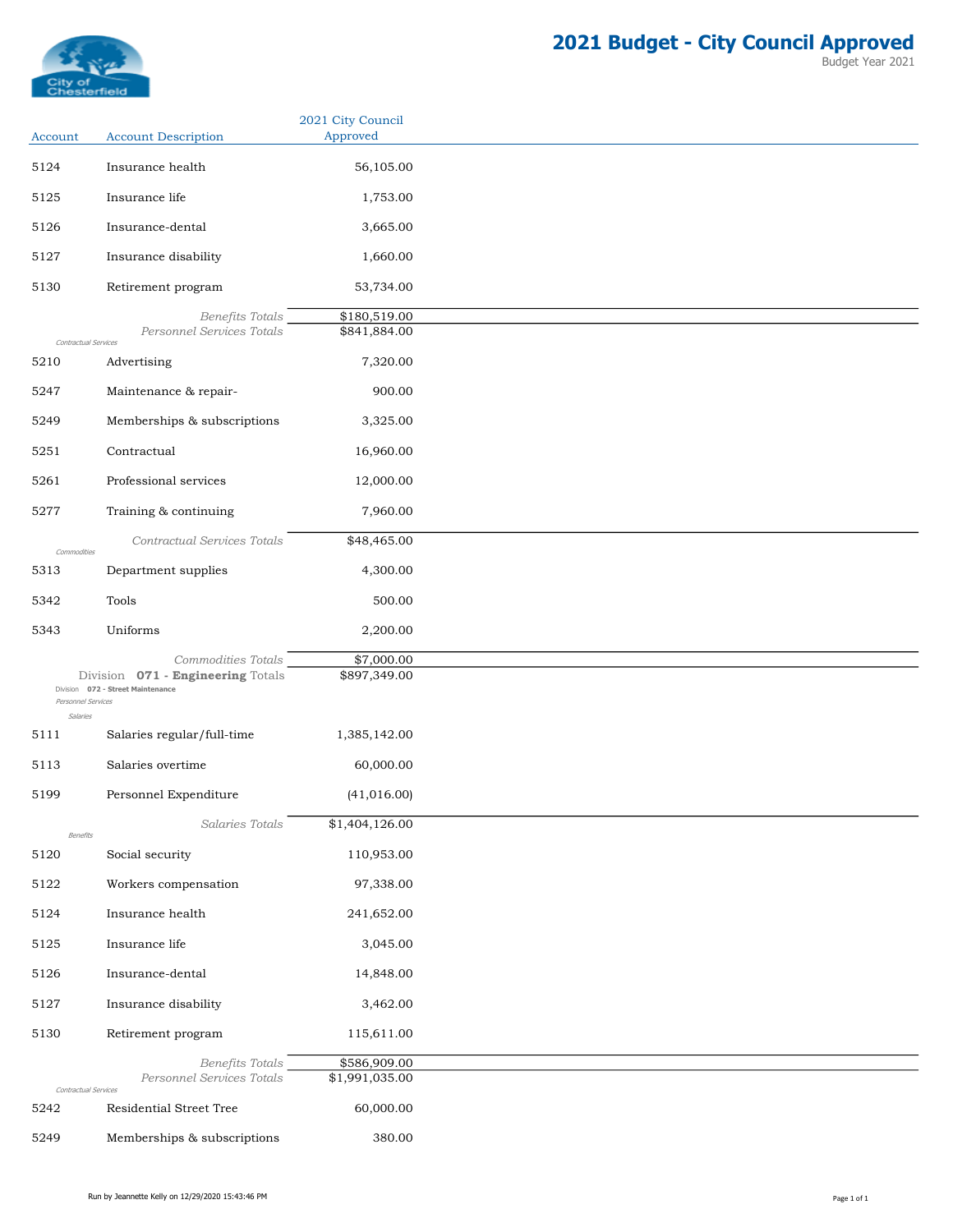

|                                |                                                                                                  | 2021 City Council              |
|--------------------------------|--------------------------------------------------------------------------------------------------|--------------------------------|
| Account<br>5251                | <b>Account Description</b><br>Contractual                                                        | Approved<br>340,100.00         |
| 5268                           | Rental equipment                                                                                 | 9,000.00                       |
|                                |                                                                                                  |                                |
| 5275                           | Taxes                                                                                            | 24,000.00                      |
| 5276                           | Telephone                                                                                        | 7,000.00                       |
| 5277                           | Training & continuing                                                                            | 6,300.00                       |
| 5285                           | Utilities-electric                                                                               | 45,500.00                      |
| 5286                           | Utilities-gas                                                                                    | 11,000.00                      |
| 5287                           | Utilities-water                                                                                  | 3,000.00                       |
| 5288                           | Utilities-sewer                                                                                  | 2,000.00                       |
|                                | Contractual Services Totals                                                                      | \$508,280.00                   |
| Commodities<br>5313            | Department supplies                                                                              | 205,000.00                     |
| 5340                           | Salt & abrasives                                                                                 | 221,000.00                     |
| 5342                           | Tools                                                                                            | 4,500.00                       |
| 5343                           | Uniforms                                                                                         | 12,500.00                      |
|                                | Commodities Totals                                                                               | \$443,000.00                   |
| Capital Outlay<br>5440         | Machinery & equipment                                                                            | 100,000.00                     |
| Personnel Services<br>Salaries | Capital Outlay Totals<br>Division 072 - Street Maintenance<br>Division 073 - Vehicle Maintenance | \$100,000.00<br>\$3,042,315.00 |
| 5111                           | Salaries regular/full-time                                                                       | 309,257.00                     |
| 5113                           | Salaries overtime                                                                                | 12,000.00                      |
| 5199                           | Personnel Expenditure                                                                            | (764.00)                       |
|                                | Salaries Totals                                                                                  | \$320,493.00                   |
| Benefits<br>5120               | Social security                                                                                  | 24,576.00                      |
| 5122                           | Workers compensation                                                                             | 9,003.00                       |
| 5124                           | Insurance health                                                                                 | 35,083.00                      |
| 5125                           | Insurance life                                                                                   | 710.00                         |
| 5126                           | Insurance-dental                                                                                 | 2,301.00                       |
| 5127                           | Insurance disability                                                                             | 810.00                         |
| 5130                           | Retirement program                                                                               | 25,701.00                      |
|                                | Benefits Totals                                                                                  | \$98,184.00                    |
| Contractual Services           | Personnel Services Totals                                                                        | \$418,677.00                   |
| 5247                           | Maintenance & repair-                                                                            | 107,500.00                     |
| 5248                           | Maintenance & repair vehicles                                                                    | 145,000.00                     |
| 5249                           | Memberships & subscriptions                                                                      | 25,200.00                      |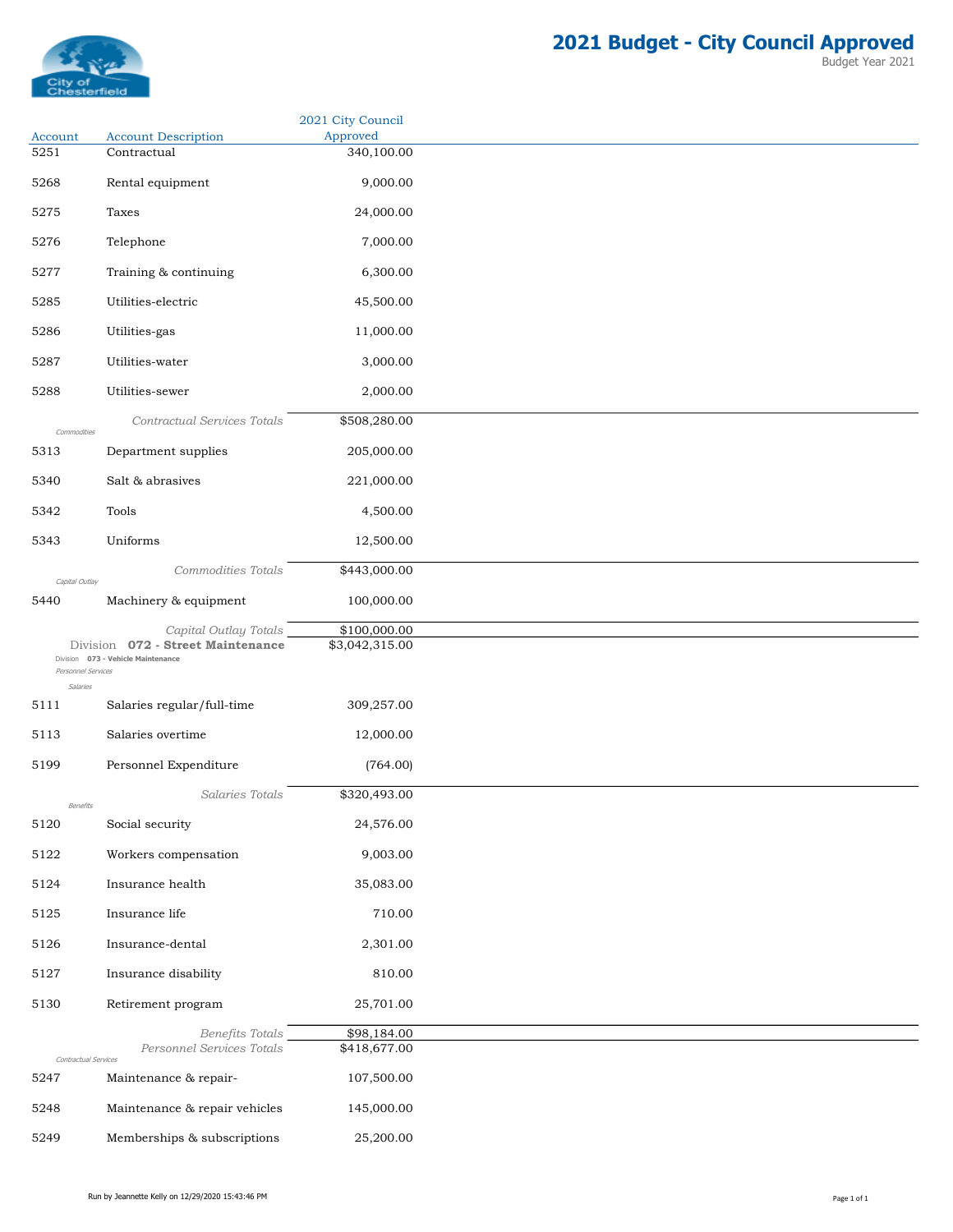

|                                |                                                                            | 2021 City Council            |
|--------------------------------|----------------------------------------------------------------------------|------------------------------|
| Account<br>5251                | <b>Account Description</b><br>Contractual                                  | Approved<br>1,500.00         |
| 5268                           | Rental equipment                                                           | 5,500.00                     |
|                                |                                                                            |                              |
| 5277                           | Training & continuing                                                      | 2,400.00                     |
| 5975                           | Allocation                                                                 | (185,000.00)                 |
| Commodities                    | Contractual Services Totals                                                | \$102,100.00                 |
| 5313                           | Department supplies                                                        | 10,500.00                    |
| 5318                           | Gasoline & oil                                                             | 295,000.00                   |
| 5342                           | Tools                                                                      | 5,500.00                     |
| 5343                           | Uniforms                                                                   | 2,000.00                     |
|                                | Commodities Totals                                                         | \$313,000.00                 |
| Capital Outlay<br>5440         | Machinery & equipment                                                      | 87,701.00                    |
|                                |                                                                            |                              |
| 5460                           | Automobiles & trucks                                                       | 72,001.00                    |
|                                | Capital Outlay Totals<br>Division 073 - Vehicle Maintenance                | \$159,702.00<br>\$993,479.00 |
| Contractual Services           | Division 075 - Street Lights                                               |                              |
| 5251                           | Contractual                                                                | 14,000.00                    |
| 5274                           | Street lighting                                                            | 21,500.00                    |
|                                | Contractual Services Totals                                                | \$35,500.00                  |
|                                | Division 075 - Street Lights Totals<br>Division 076 - Facility Maintenance | \$35,500.00                  |
| Personnel Services<br>Salaries |                                                                            |                              |
| 5111                           | Salaries regular/full-time                                                 | 374,903.00                   |
| 5112                           | Salaries parttime/temporary                                                | 26,520.00                    |
| 5113                           | Salaries overtime                                                          | 4,500.00                     |
| 5199                           | Personnel Expenditure                                                      | (2,777.00)                   |
|                                | Salaries Totals                                                            | \$403,146.00                 |
| Benefits                       |                                                                            |                              |
| 5120                           | Social security                                                            | 31,165.00                    |
| 5122                           | Workers compensation                                                       | 15,151.00                    |
| 5124                           | Insurance health                                                           | 37,725.00                    |
| 5125                           | Insurance life                                                             | 770.00                       |
| 5126                           | Insurance-dental                                                           | 2,791.00                     |
| 5127                           | Insurance disability                                                       | 878.00                       |
| 5130                           | Retirement program                                                         | 30,352.00                    |
|                                | <b>Benefits Totals</b>                                                     | \$118,832.00                 |
|                                | Personnel Services Totals                                                  | \$521,978.00                 |
| Contractual Services<br>5246   | Maintenance & repair-                                                      | 40,000.00                    |
| 5247                           | Maintenance & repair-                                                      | 32,000.00                    |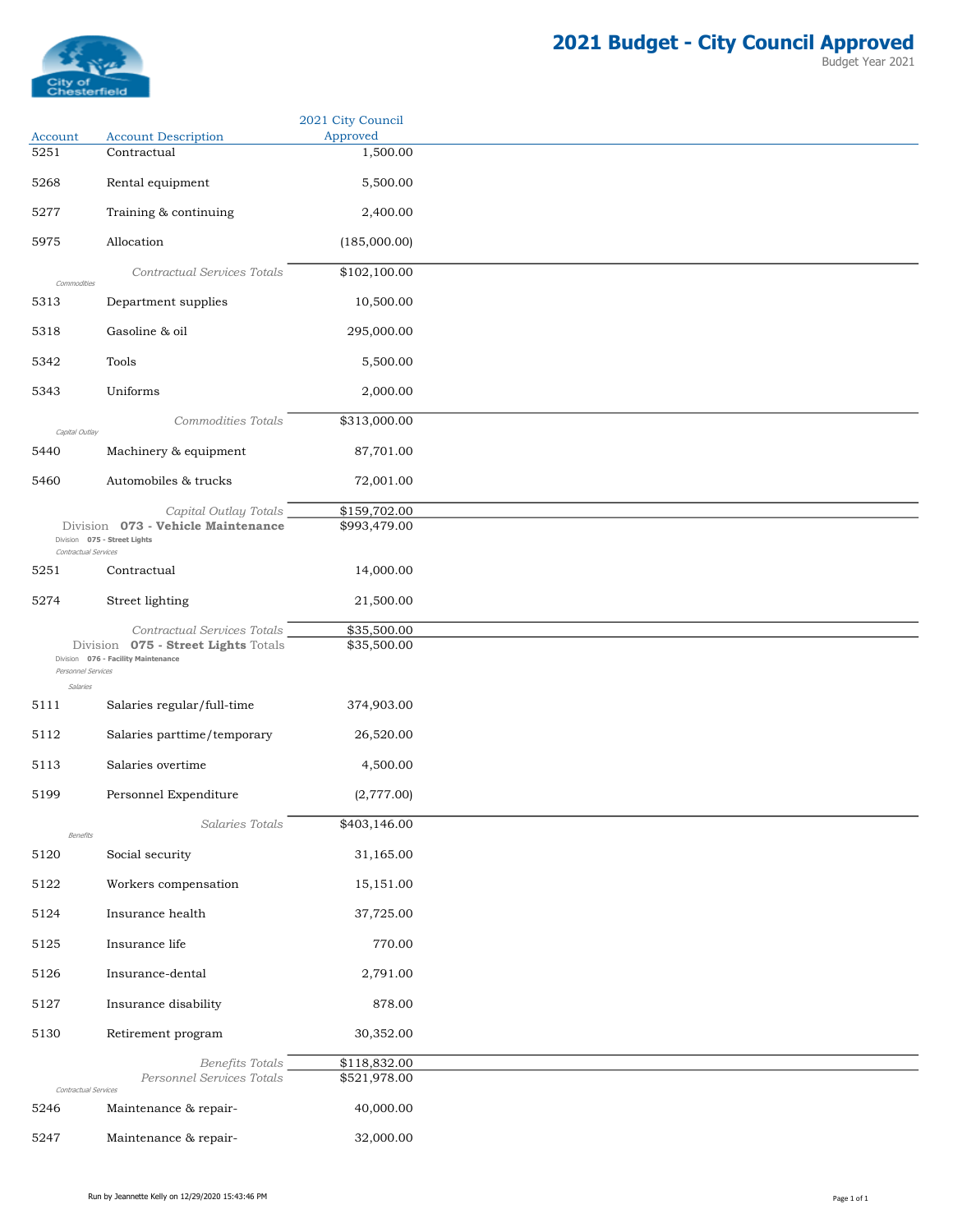

|                        |                                                            | 2021 City Council            |
|------------------------|------------------------------------------------------------|------------------------------|
| Account<br>5249        | <b>Account Description</b><br>Memberships & subscriptions  | Approved<br>200.00           |
|                        |                                                            |                              |
| 5251                   | Contractual                                                | 59,000.00                    |
| 5268                   | Rental equipment                                           | 750.00                       |
| 5277                   | Training & continuing                                      | 1,000.00                     |
| 5285                   | Utilities-electric                                         | 149,000.00                   |
| 5286                   | Utilities-gas                                              | 48,000.00                    |
| 5287                   | Utilities-water                                            | 24,000.00                    |
| 5288                   | Utilities-sewer                                            | 7,000.00                     |
| Commodities            | Contractual Services Totals                                | \$360,950.00                 |
| 5313                   | Department supplies                                        | 51,000.00                    |
| 5340                   | Salt & abrasives                                           | 1,000.00                     |
| 5342                   | Tools                                                      | 4,000.00                     |
| 5343                   | Uniforms                                                   | 3,600.00                     |
|                        | Commodities Totals                                         | \$59,600.00                  |
| Capital Outlay<br>5470 | Improvements building &                                    | 83,000.00                    |
|                        | Capital Outlay Totals                                      | \$83,000.00                  |
|                        | Division 076 - Facility Maintenance                        | \$1,025,528.00               |
|                        | <b>EXPENSE TOTALS</b>                                      | \$18,793,707.00              |
|                        | Fund 001 - General Fund Totals                             |                              |
|                        | REVENUE TOTALS                                             | \$20,024,890.00              |
|                        | <b>EXPENSE TOTALS</b>                                      | \$18,793,707.00              |
|                        | Fund 001 - General Fund Totals                             | \$1,231,183.00               |
| <b>REVENUE</b>         | Fund 110 - Sewer lateral fund                              |                              |
|                        | Division 000 - Non departmental<br>Charges for Services    |                              |
| 4660                   | Sewer lateral fees revenue                                 | 440,000.00                   |
|                        | Charges for Services Totals                                | \$440,000.00                 |
|                        | Division 000 - Non departmental                            | \$440,000.00                 |
|                        | <b>REVENUE TOTALS</b>                                      | \$440,000.00                 |
| <b>EXPENSE</b>         | Division 072 - Street Maintenance                          |                              |
|                        | Contractual Services                                       |                              |
| 5245                   | Maint. repair sewer lateral                                | 440,000.00                   |
|                        | Contractual Services Totals                                | \$440,000.00                 |
|                        | Division 072 - Street Maintenance<br><b>EXPENSE TOTALS</b> | \$440,000.00<br>\$440,000.00 |
|                        | Fund 110 - Sewer lateral fund Totals                       |                              |
|                        |                                                            |                              |
|                        | REVENUE TOTALS<br><b>EXPENSE TOTALS</b>                    | \$440,000.00<br>\$440,000.00 |
|                        | Fund 110 - Sewer lateral fund Totals                       | \$0.00                       |
|                        | Fund 111 - Chesterfield Valley TIF Fund                    |                              |
| <b>REVENUE</b>         |                                                            |                              |

Division 000 - Non departmental Miscellaneous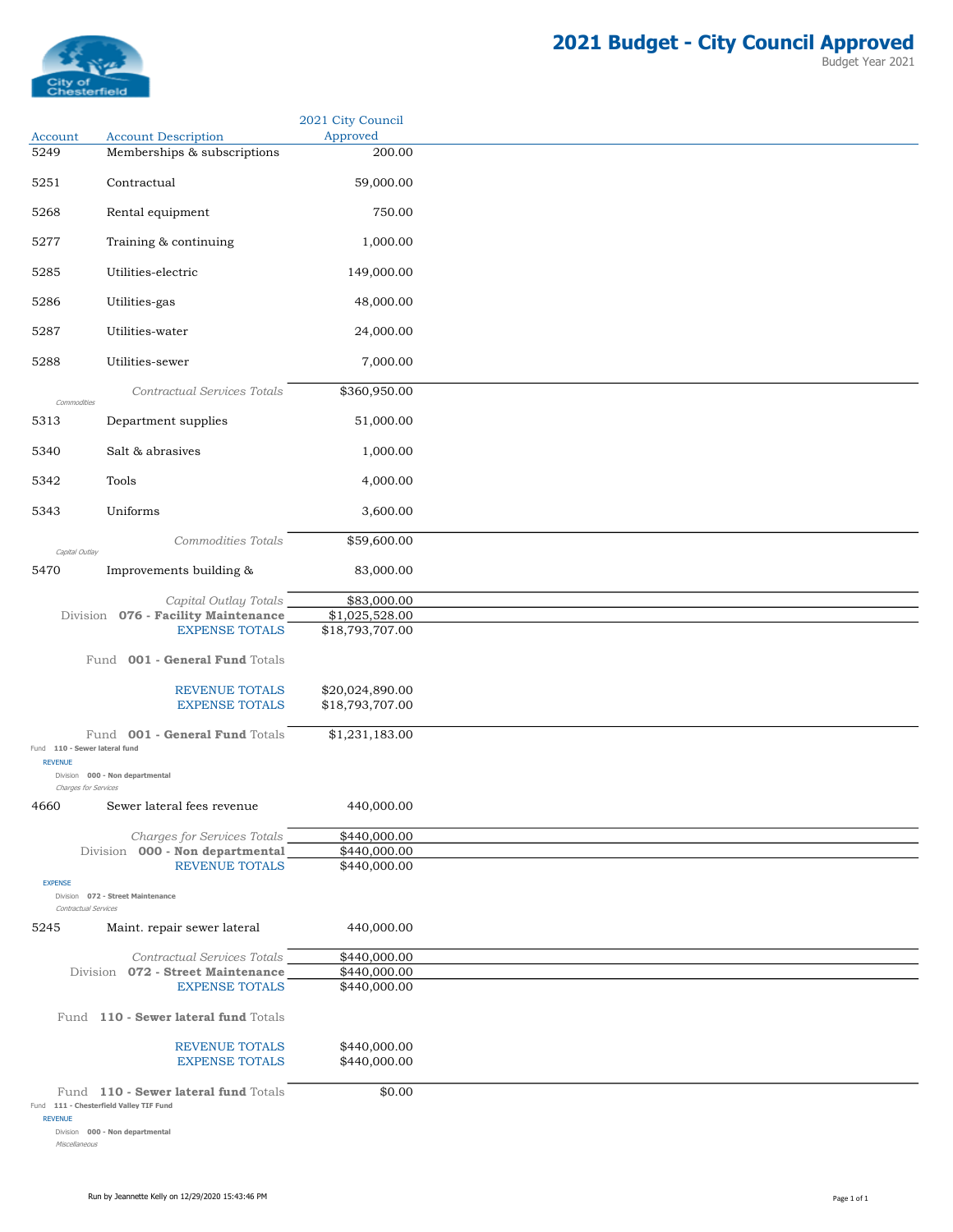

|                        |                                                           | 2021 City Council          |
|------------------------|-----------------------------------------------------------|----------------------------|
| Account<br>4950        | <b>Account Description</b><br>Miscellaneous               | Approved<br>50,000.00      |
|                        |                                                           |                            |
|                        | Miscellaneous Totals<br>Division 000 - Non departmental   | \$50,000.00<br>\$50,000.00 |
|                        | <b>REVENUE TOTALS</b>                                     | \$50,000.00                |
| <b>EXPENSE</b>         |                                                           |                            |
|                        | Division 072 - Street Maintenance<br>Contractual Services |                            |
| 5261                   | Professional services                                     | 150,000.00                 |
|                        | Contractual Services Totals                               | \$150,000.00               |
|                        | Division 072 - Street Maintenance                         | \$150,000.00               |
|                        | <b>EXPENSE TOTALS</b>                                     | \$150,000.00               |
|                        | Fund 111 - Chesterfield Valley TIF                        |                            |
|                        | <b>REVENUE TOTALS</b>                                     | \$50,000.00                |
|                        | <b>EXPENSE TOTALS</b>                                     | \$150,000.00               |
|                        | Fund 111 - Chesterfield Valley TIF                        | (\$100,000.00)             |
| <b>REVENUE</b>         | Fund 114 - Police forfeiture fund                         |                            |
|                        | Division 000 - Non departmental                           |                            |
| 4372                   | Intergovernmental<br>DOJ Forf Funds                       | 2,500.00                   |
|                        |                                                           |                            |
| 4374                   | <b>Treasury Forf Funds</b>                                | 2,500.00                   |
|                        | Intergovernmental Totals                                  | \$5,000.00                 |
|                        | Division 000 - Non departmental                           | \$5,000.00                 |
| <b>EXPENSE</b>         | <b>REVENUE TOTALS</b>                                     | \$5,000.00                 |
|                        | Division 041 - Police                                     |                            |
| Capital Outlay<br>5460 | Automobiles & trucks                                      |                            |
|                        |                                                           | 15,117.00                  |
|                        | Capital Outlay Totals                                     | \$15,117.00                |
|                        | Division 041 - Police Totals<br><b>EXPENSE TOTALS</b>     | \$15,117.00<br>\$15,117.00 |
|                        |                                                           |                            |
|                        | Fund 114 - Police forfeiture fund Totals                  |                            |
|                        | <b>REVENUE TOTALS</b>                                     | \$5,000.00                 |
|                        | <b>EXPENSE TOTALS</b>                                     | \$15,117.00                |
|                        | Fund 114 - Police forfeiture fund Totals                  | (\$10,117.00)              |
| <b>REVENUE</b>         | Fund 119 - Parks sales tax                                |                            |
|                        | Division 000 - Non departmental                           |                            |
| 4200                   | Municipal Taxes<br>Sales tax                              | 6,379,520.00               |
|                        | Municipal Taxes Totals<br>Charges for Services            | \$6,379,520.00             |
| 4610                   | Parks charges & fees                                      | 180,900.00                 |
| 4612                   | Dog tags                                                  | 15,000.00                  |
| 4620                   | General rev concession-cvac                               | 628,000.00                 |
|                        |                                                           |                            |
| 4622                   | Soda rebates-cvac                                         | 6,000.00                   |
| 4630                   | General rev-concession cp                                 | 56,500.00                  |
| 4635                   | Gen Revenue - concession -                                | 273,000.00                 |
| 4640                   | Pool revenue                                              | 211,250.00                 |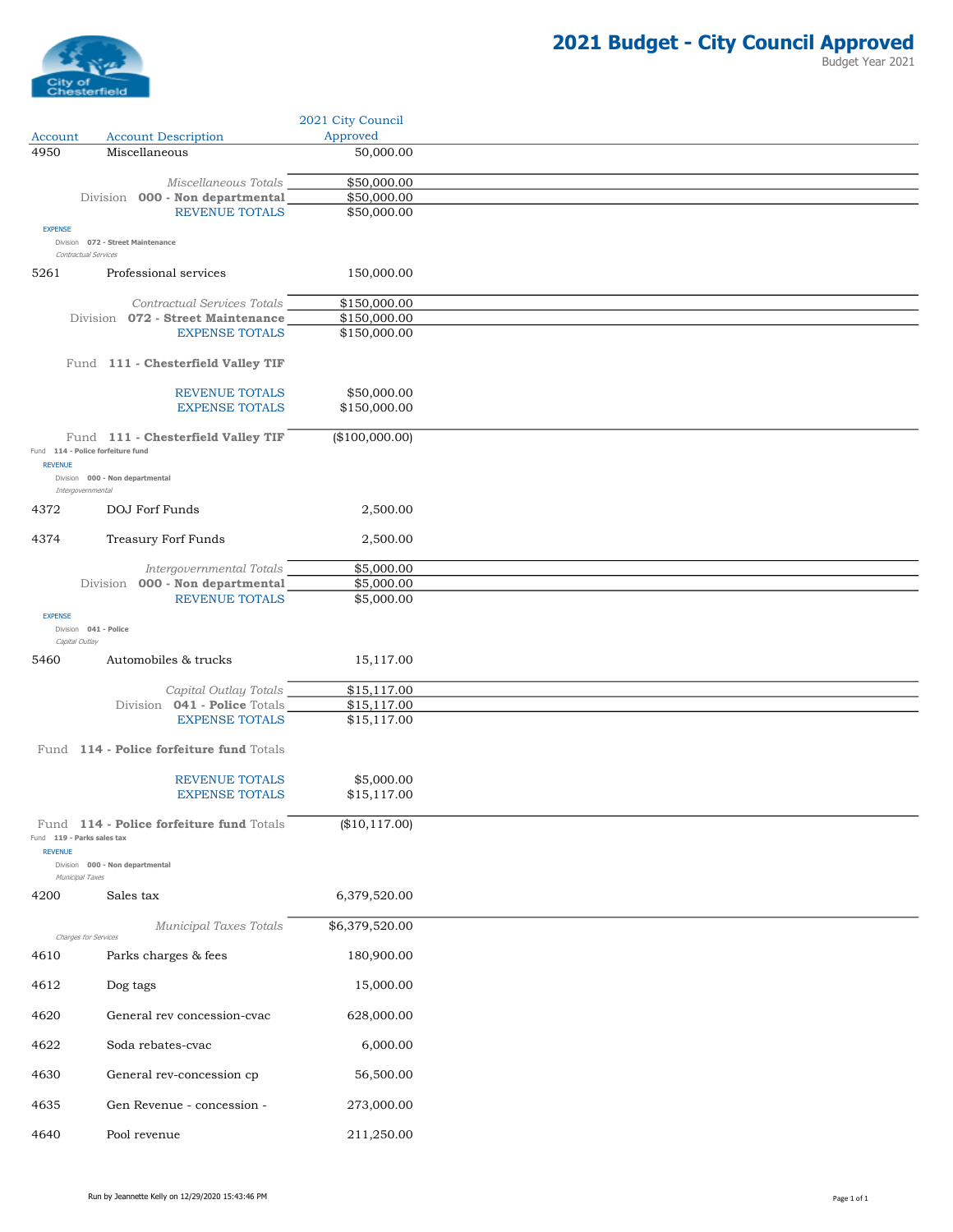

|                                |                                            | 2021 City Council     |
|--------------------------------|--------------------------------------------|-----------------------|
| Account<br>4641                | <b>Account Description</b><br>Pool program | Approved<br>35,000.00 |
|                                |                                            |                       |
| 4650                           | Parks contributions                        | 135,000.00            |
| 4680                           | Field rentals                              | 400,000.00            |
| 4685                           | Amphitheater Rental                        | 268,500.00            |
| Investment Income              | Charges for Services Totals                | \$2,209,150.00        |
| 4901                           | Interest on investments                    | 25,000.00             |
| Miscellaneous                  | <b>Investment Income Totals</b>            | \$25,000.00           |
| 4918                           | Environmental Revenue                      | 101.00                |
| 4950                           | Miscellaneous                              | 4,040.00              |
|                                | Miscellaneous Totals                       | \$4,141.00            |
|                                | Division 000 - Non departmental            | \$8,617,811.00        |
| <b>EXPENSE</b>                 | <b>REVENUE TOTALS</b>                      | \$8,617,811.00        |
|                                | Division 084 - Parks and Recreation        |                       |
| Personnel Services<br>Salaries |                                            |                       |
| 5111                           | Salaries regular/full-time                 | 1,818,814.00          |
| 5112                           | Salaries parttime/temporary                | 104,000.00            |
| 5113                           | Salaries overtime                          | 15,000.00             |
| 5199                           | Personnel Expenditure                      | (13, 178.00)          |
|                                | Salaries Totals                            | \$1,924,636.00        |
| Benefits<br>5120               | Social security                            | 148,135.00            |
|                                |                                            |                       |
| 5122                           | Workers compensation                       | 72,120.00             |
| 5124                           | Insurance health                           | 282,595.00            |
| 5125                           | Insurance life                             | 4,612.00              |
| 5126                           | Insurance-dental                           | 18,419.00             |
| 5127                           | Insurance disability                       | 4,885.00              |
| 5130                           | Retirement program                         | 146,617.00            |
|                                | Benefits Totals                            | \$677,383.00          |
|                                | Personnel Services Totals                  | \$2,602,019.00        |
| Contractual Services<br>5210   | Advertising                                | 28,350.00             |
| 5221                           | Data processing                            | 7,300.00              |
|                                |                                            |                       |
| 5224                           | Employee recruitment                       | 2,500.00              |
| 5233                           | Credit Card Fee                            | 5,000.00              |
| 5246                           | Maintenance & repair-                      | 85,000.00             |
| 5247                           | Maintenance & repair-                      | 35,000.00             |
| 5249                           | Memberships & subscriptions                | 3,815.00              |
| 5251                           | Contractual                                | 110,610.00            |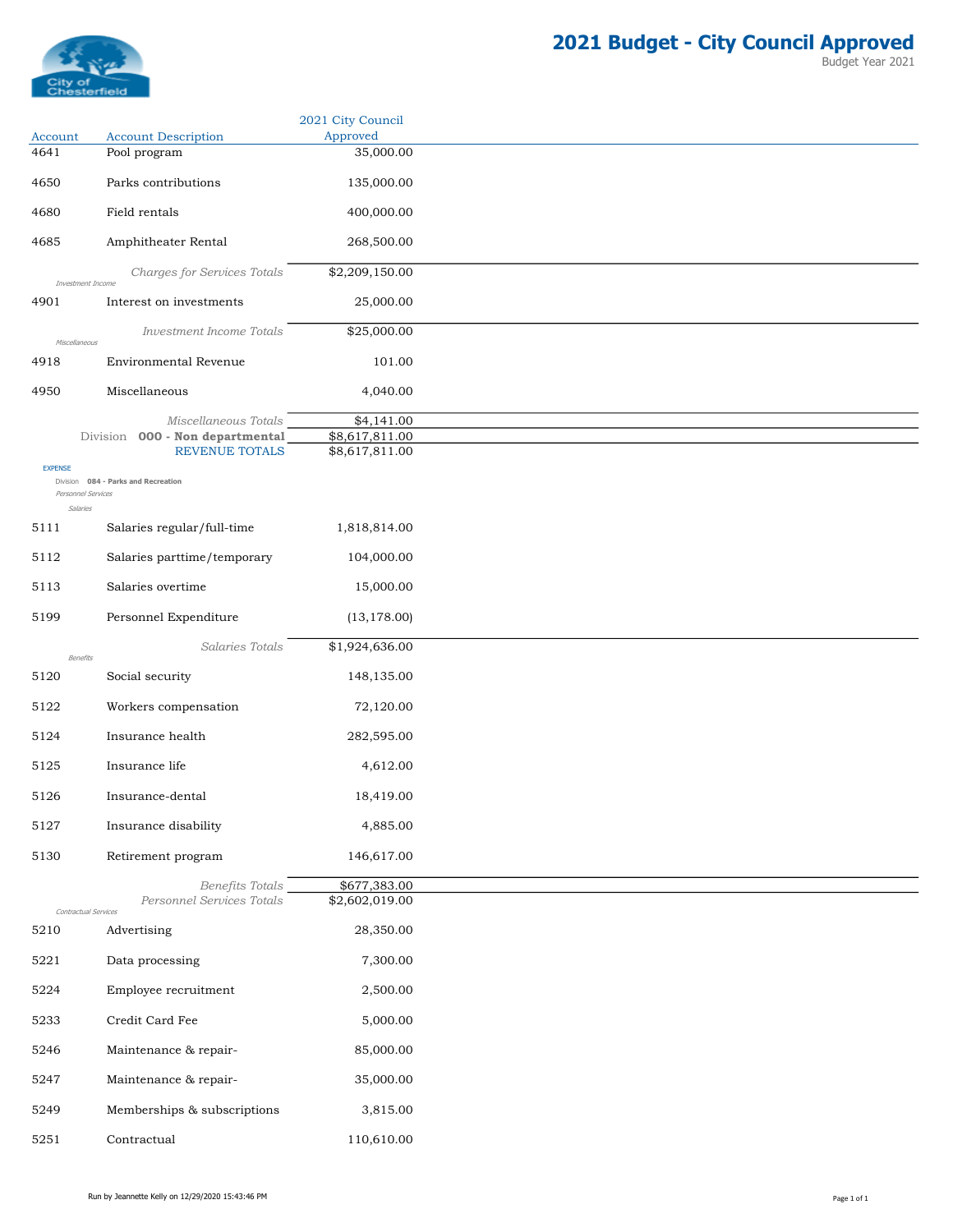

Budget Year 2021

|                                |                                                                            | 2021 City Council                            |
|--------------------------------|----------------------------------------------------------------------------|----------------------------------------------|
| Account<br>5260                | <b>Account Description</b><br>Printing & binding                           | Approved                                     |
|                                |                                                                            | 1,000.00                                     |
| 5268                           | Rental equipment                                                           | 13,500.00                                    |
| 5271                           | Licenses/permits                                                           | 1,781.00                                     |
| 5275                           | Taxes                                                                      | 40,000.00                                    |
| 5276                           | Telephone                                                                  | 2,500.00                                     |
| 5277                           | Training & continuing                                                      | 11,050.00                                    |
| 5285                           | Utilities-electric                                                         | 60,000.00                                    |
| 5287                           | Utilities-water                                                            | 53,200.00                                    |
| 5288                           | Utilities-sewer                                                            | 4,900.00                                     |
|                                |                                                                            |                                              |
| Commodities                    | Contractual Services Totals                                                | \$465,506.00                                 |
| 5313                           | Department supplies                                                        | 368,700.00                                   |
| 5325                           | Miscellaneous supplies                                                     | 105,100.00                                   |
| 5330                           | Office supplies                                                            | 2,500.00                                     |
| 5342                           | Tools                                                                      | 7,000.00                                     |
| 5343                           | Uniforms                                                                   | 13,000.00                                    |
| Capital Outlay                 | Commodities Totals                                                         | \$496,300.00                                 |
| 5460                           | Automobiles & trucks                                                       | 60,500.00                                    |
|                                | Capital Outlay Totals                                                      | \$60,500.00                                  |
|                                | Other finance use and source<br>Operating Transfers Out                    |                                              |
| 5990                           | Operating transfers out                                                    | 2,812,553.00                                 |
|                                | <b>Operating Transfers Out Totals</b>                                      | \$2,812,553.00                               |
|                                | Other finance use and source Totals<br>Division 084 - Parks and Recreation | $\overline{$2,812,553.00}$<br>\$6,436,878.00 |
|                                | Division 085 - Arts and Entertainment                                      |                                              |
| Personnel Services<br>Salaries |                                                                            |                                              |
| 5111                           | Salaries regular/full-time                                                 | 159,795.00                                   |
| 5112                           | Salaries parttime/temporary                                                | 8,500.00                                     |
|                                | Salaries Totals                                                            | \$168,295.00                                 |
| Benefits<br>5120               | Social security                                                            | 12,875.00                                    |
| 5122                           | Workers compensation                                                       | 6,224.00                                     |
| 5124                           | Insurance health                                                           | 20,178.00                                    |
| 5125                           | Insurance life                                                             | 454.00                                       |
| 5126                           | Insurance-dental                                                           | 1,549.00                                     |
| 5127                           | Insurance disability                                                       | 498.00                                       |
| 5130                           | Retirement program                                                         | 12,844.00                                    |
|                                |                                                                            |                                              |
|                                | Benefits Totals<br>Personnel Services Totals                               | \$54,622.00<br>\$222,917.00                  |

Contractual Services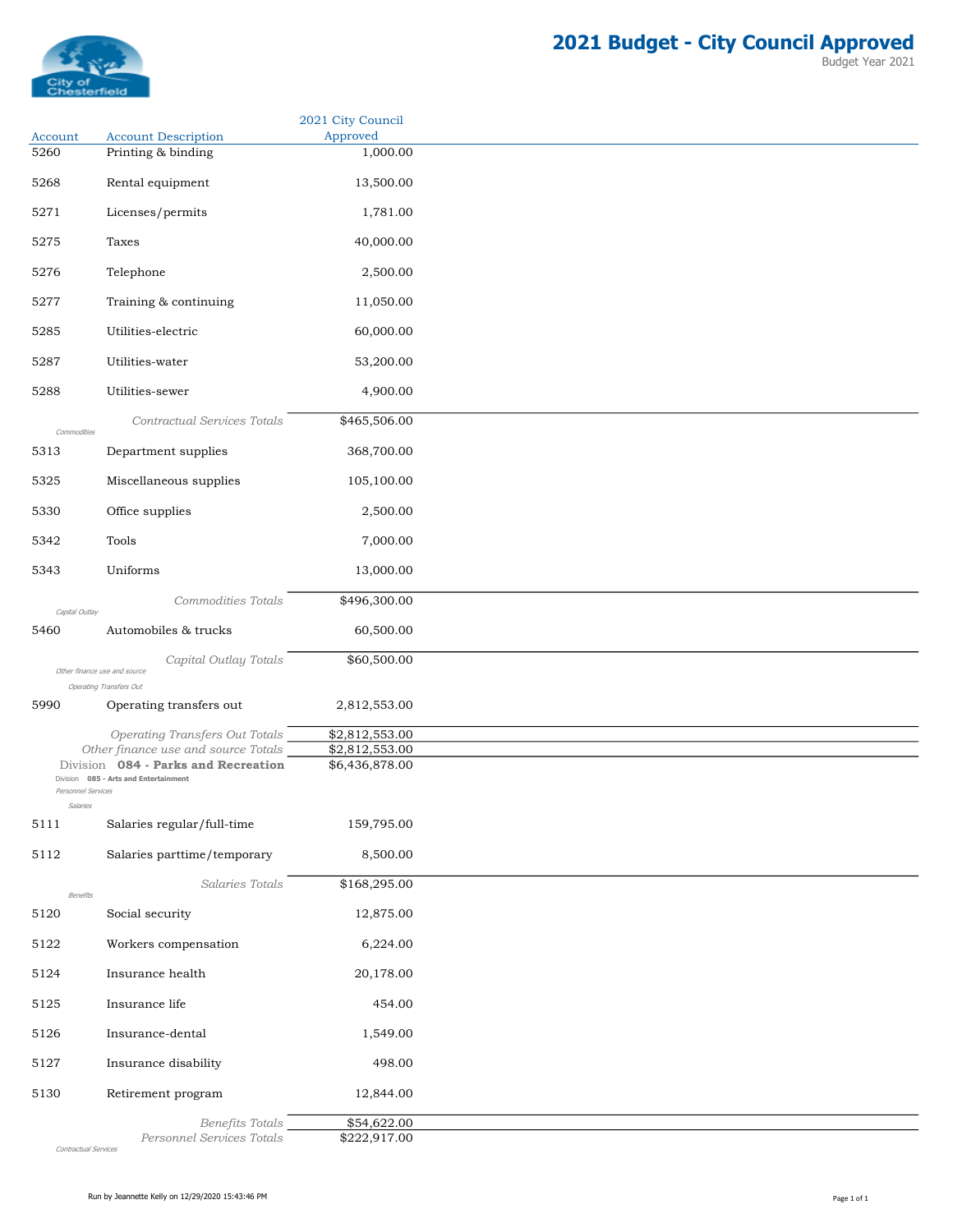

Account Account Description<br>5210 Advertising

5221 Data processing 2,000.00

Advertising 10,500.00

2021 City Council Approved

| 5224                           | Employee recruitment        | 250.00       |
|--------------------------------|-----------------------------|--------------|
| 5233                           | Credit Card Fee             | 3,500.00     |
| 5246                           | Maintenance & repair-       | 5,000.00     |
| 5247                           | Maintenance & repair-       | 5,000.00     |
| 5249                           | Memberships & subscriptions | 823.00       |
| 5251                           | Contractual                 | 61,400.00    |
| 5268                           | Rental equipment            | 8,500.00     |
| 5271                           | Licenses/permits            | 6,700.00     |
| 5277                           | Training & continuing       | 1,300.00     |
| 5285                           | Utilities-electric          | 16,000.00    |
| 5287                           | Utilities-water             | 2,100.00     |
| 5288                           | Utilities-sewer             | 800.00       |
| Commodities                    | Contractual Services Totals | \$123,873.00 |
| 5313                           | Department supplies         | 199,500.00   |
| 5343                           | Uniforms                    | 500.00       |
| Capital Outlay                 | Commodities Totals          | \$200,000.00 |
| 5470                           | Improvements building &     | 50,000.00    |
| 5480                           | Improvements other than     | 5,000.00     |
|                                | Capital Outlay Totals       | \$55,000.00  |
| Division 086 - Pool            | Division 085 - Arts and     | \$601,790.00 |
| Personnel Services<br>Salaries |                             |              |
| 5111                           | Salaries regular/full-time  | 51,567.00    |

Personnel Services Totals

5127 Insurance disability 132.00 5130 Retirement program 4,125.00

5126 Insurance-dental 344.00

5124 Insurance health 4,518.00 5125 Insurance life 116.00

5122 Workers compensation 8,509.00

5120 Social security 21,754.00

5112 Salaries parttime/temporary 232,800.00

Benefits Totals **\$39,498.00**<br>Services Totals \$323,865.00

Salaries Totals \$284,367.00

Contractual Services

Benefits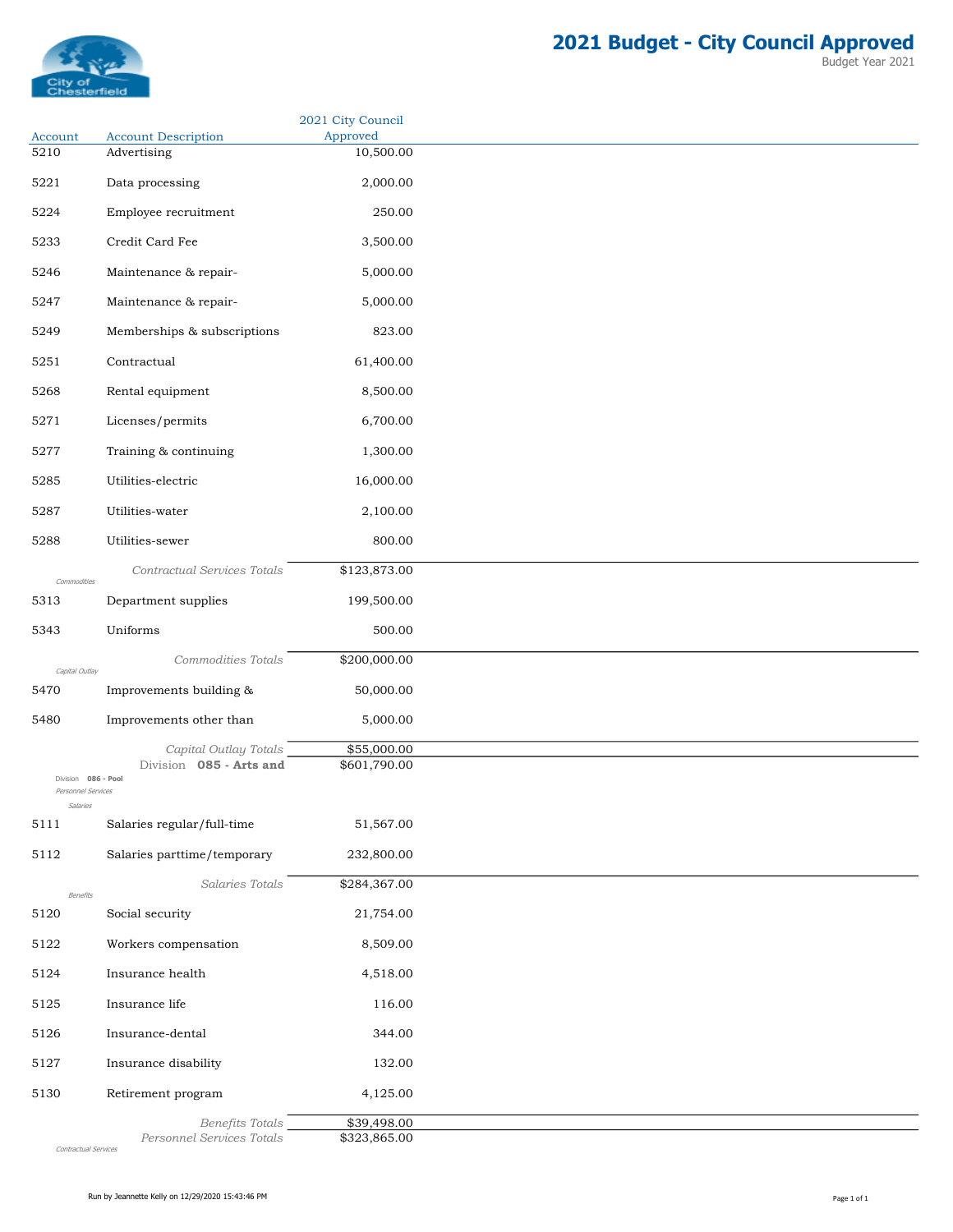

| Budget Year 2021 |  |  |
|------------------|--|--|
|------------------|--|--|

|                                |                                                                 | 2021 City Council    |
|--------------------------------|-----------------------------------------------------------------|----------------------|
| Account<br>5210                | <b>Account Description</b><br>Advertising                       | Approved<br>1,000.00 |
|                                |                                                                 |                      |
| 5233                           | Credit Card Fee                                                 | 1,000.00             |
| 5246                           | Maintenance & repair-                                           | 5,000.00             |
| 5247                           | Maintenance & repair-                                           | 20,000.00            |
| 5251                           | Contractual                                                     | 20,000.00            |
| 5268                           | Rental equipment                                                | 2,000.00             |
|                                |                                                                 |                      |
| 5271                           | Licenses/permits                                                | 475.00               |
| 5276                           | Telephone                                                       | 1,450.00             |
| 5277                           | Training & continuing                                           | 5,165.00             |
| 5285                           | Utilities-electric                                              | 39,000.00            |
| 5286                           | Utilities-gas                                                   | 650.00               |
| 5287                           | Utilities-water                                                 | 66,000.00            |
|                                |                                                                 |                      |
| 5288                           | Utilities-sewer                                                 | 49,000.00            |
| Commodities                    | Contractual Services Totals                                     | \$210,740.00         |
| 5313                           | Department supplies                                             | 71,250.00            |
| 5343                           | Uniforms                                                        | 2,000.00             |
|                                | Commodities Totals                                              | \$73,250.00          |
|                                | 086 - Pool Totals<br>Division<br>Division 087 - CVAC Concession | \$607,855.00         |
| Personnel Services<br>Salaries |                                                                 |                      |
| 5111                           | Salaries regular/full-time                                      | 41,805.00            |
| 5112                           | Salaries parttime/temporary                                     | 95,000.00            |
| 5113                           | Salaries overtime                                               | 500.00               |
|                                |                                                                 |                      |
| Benefits                       | Salaries Totals                                                 | \$137,305.00         |
| 5120                           | Social security                                                 | 10,560.00            |
| 5122                           | Workers compensation                                            | 7,245.00             |
| 5124                           | Insurance health                                                | 7,865.00             |
| 5125                           | Insurance life                                                  | 134.00               |
| 5126                           | Insurance-dental                                                | 518.00               |
|                                |                                                                 |                      |
| 5127                           | Insurance disability                                            | 143.00               |
| 5130                           | Retirement program                                              | 3,344.00             |
|                                | Benefits Totals                                                 | \$29,809.00          |
| Contractual Services           | Personnel Services Totals                                       | \$167,114.00         |
| 5233                           | Credit Card Fee                                                 | 8,000.00             |
| 5247                           | Maintenance & repair-                                           | 12,500.00            |
| 5251                           | Contractual                                                     | 1,000.00             |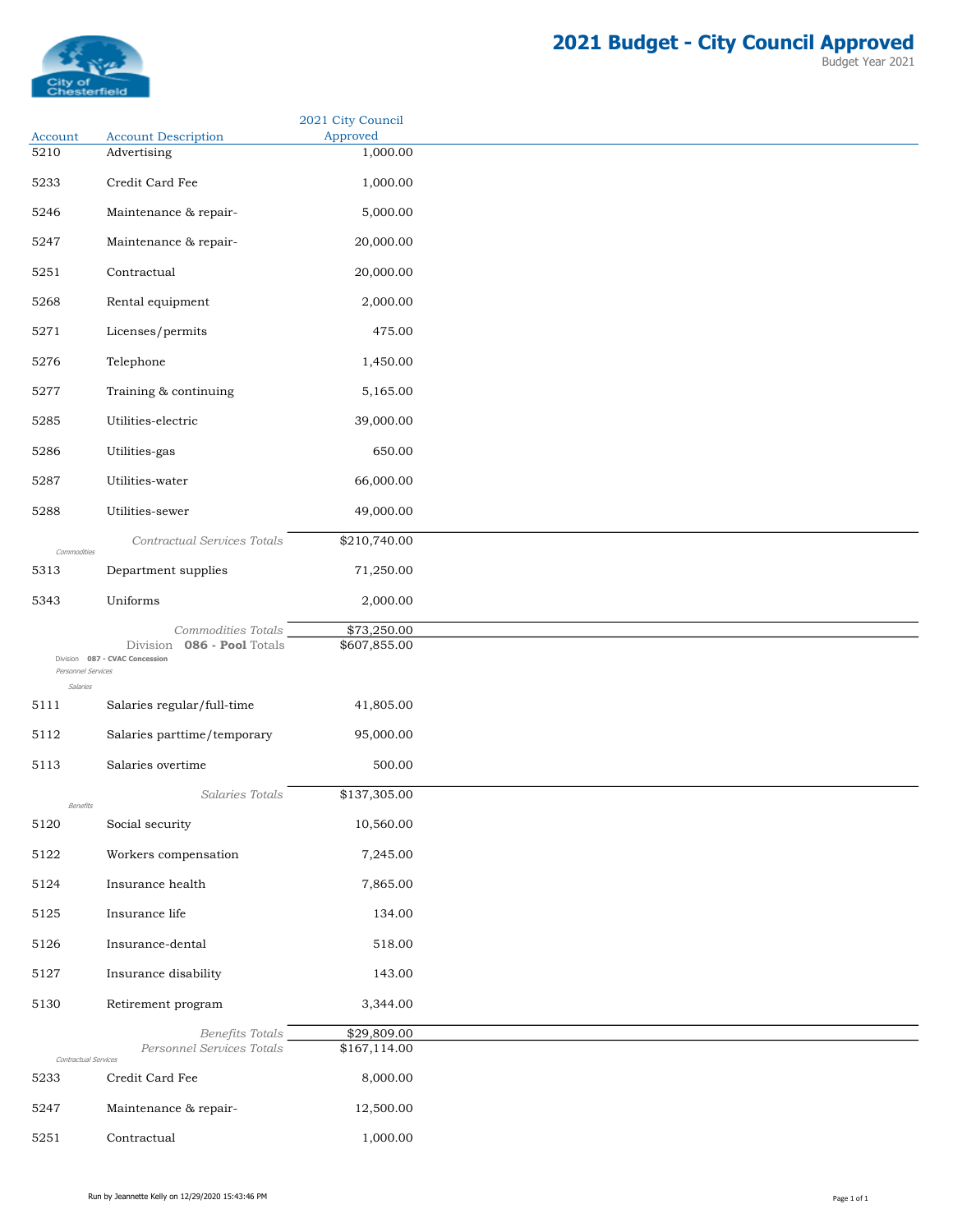

|                                |                                                                     | 2021 City Council            |
|--------------------------------|---------------------------------------------------------------------|------------------------------|
| Account<br>5261                | <b>Account Description</b><br>Professional services                 | Approved<br>750.00           |
|                                |                                                                     |                              |
| 5271                           | Licenses/permits                                                    | 2,000.00                     |
| 5285                           | Utilities-electric                                                  | 57,000.00                    |
| 5287                           | Utilities-water                                                     | 6,000.00                     |
| 5288                           | Utilities-sewer                                                     | 4,500.00                     |
| Commodities                    | Contractual Services Totals                                         | \$91,750.00                  |
| 5313                           | Department supplies                                                 | 265,000.00                   |
| 5343                           | Uniforms                                                            | 750.00                       |
|                                |                                                                     |                              |
|                                | Commodities Totals<br>Division 087 - CVAC Concession                | \$265,750.00<br>\$524,614.00 |
| Personnel Services             | Division 088 - Central Park - Concession                            |                              |
| Salaries                       |                                                                     |                              |
| 5112                           | Salaries parttime/temporary                                         | 17,000.00                    |
| Benefits                       | Salaries Totals                                                     | \$17,000.00                  |
| 5120                           | Social security                                                     | 1,301.00                     |
| 5122                           | Workers compensation                                                | 782.00                       |
|                                | Benefits Totals                                                     | \$2,083.00                   |
| Contractual Services           | Personnel Services Totals                                           | \$19,083.00                  |
| 5233                           | Credit Card Fee                                                     | 750.00                       |
| 5246                           | Maintenance & repair-                                               | 1,000.00                     |
| 5247                           | Maintenance & repair-                                               | 2,500.00                     |
| 5251                           | Contractual                                                         | 975.00                       |
| 5261                           | Professional services                                               | 1,125.00                     |
| 5271                           | Licenses/permits                                                    | 200.00                       |
|                                |                                                                     |                              |
| Commodities                    | Contractual Services Totals                                         | \$6,550.00                   |
| 5313                           | Department supplies                                                 | 18,000.00                    |
| 5343                           | Uniforms                                                            | 250.00                       |
|                                | Commodities Totals                                                  | \$18,250.00                  |
|                                | Division 088 - Central Park -<br>Division 089 - Sports and Wellness | \$43,883.00                  |
| Personnel Services<br>Salaries |                                                                     |                              |
| 5111                           | Salaries regular/full-time                                          | 175,780.00                   |
| 5112                           | Salaries parttime/temporary                                         | 17,444.00                    |
| 5199                           | Personnel Expenditure                                               | (3,486.00)                   |
|                                | Salaries Totals                                                     | \$189,738.00                 |
| Benefits                       |                                                                     |                              |
| 5120                           | Social security                                                     | 14,782.00                    |
| 5122                           | Workers compensation                                                | 6,607.00                     |
| 5124                           | Insurance health                                                    | 23,115.00                    |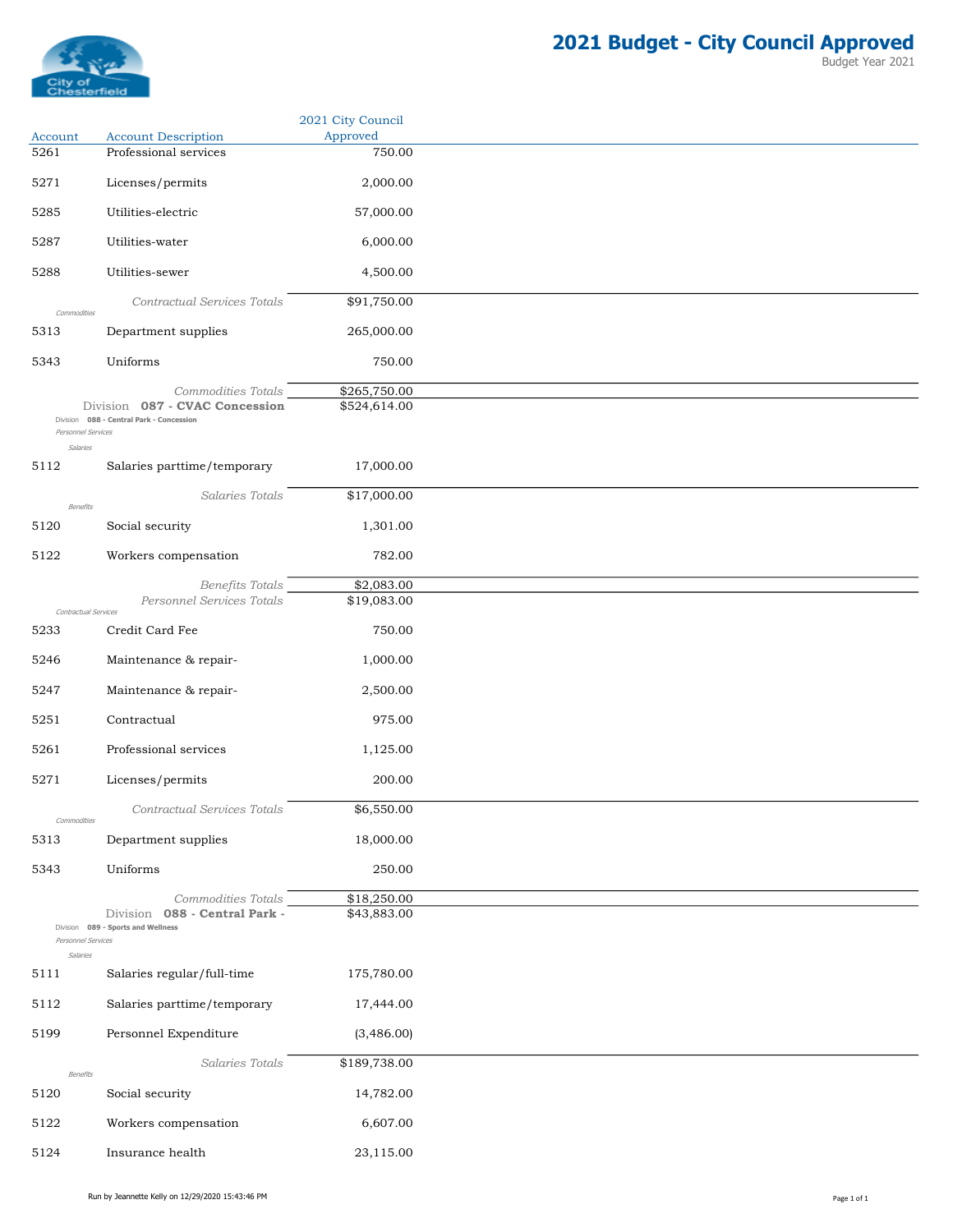

|                                    | 2021 City Council<br>Approved                                                                                                                                                                                                                                                                                                                                                                                                                                                                              |
|------------------------------------|------------------------------------------------------------------------------------------------------------------------------------------------------------------------------------------------------------------------------------------------------------------------------------------------------------------------------------------------------------------------------------------------------------------------------------------------------------------------------------------------------------|
|                                    |                                                                                                                                                                                                                                                                                                                                                                                                                                                                                                            |
| Insurance life                     | 420.00                                                                                                                                                                                                                                                                                                                                                                                                                                                                                                     |
| Insurance-dental                   | 1,206.00                                                                                                                                                                                                                                                                                                                                                                                                                                                                                                   |
| Insurance disability               | 468.00                                                                                                                                                                                                                                                                                                                                                                                                                                                                                                     |
| Retirement program                 | 14,062.00                                                                                                                                                                                                                                                                                                                                                                                                                                                                                                  |
| Benefits Totals                    | \$60,660.00                                                                                                                                                                                                                                                                                                                                                                                                                                                                                                |
| Personnel Services Totals          | \$250,398.00                                                                                                                                                                                                                                                                                                                                                                                                                                                                                               |
| Advertising                        | 2,000.00                                                                                                                                                                                                                                                                                                                                                                                                                                                                                                   |
| Credit Card Fee                    | 500.00                                                                                                                                                                                                                                                                                                                                                                                                                                                                                                     |
| Maintenance & repair-              | 5,000.00                                                                                                                                                                                                                                                                                                                                                                                                                                                                                                   |
| Maintenance & repair-              | 5,000.00                                                                                                                                                                                                                                                                                                                                                                                                                                                                                                   |
|                                    | 1,045.00                                                                                                                                                                                                                                                                                                                                                                                                                                                                                                   |
|                                    | 1,660.00                                                                                                                                                                                                                                                                                                                                                                                                                                                                                                   |
|                                    |                                                                                                                                                                                                                                                                                                                                                                                                                                                                                                            |
|                                    | 408.00                                                                                                                                                                                                                                                                                                                                                                                                                                                                                                     |
| Training & continuing              | 735.00                                                                                                                                                                                                                                                                                                                                                                                                                                                                                                     |
| Utilities-electric                 | 73,000.00                                                                                                                                                                                                                                                                                                                                                                                                                                                                                                  |
| Utilities-water                    | 22,700.00                                                                                                                                                                                                                                                                                                                                                                                                                                                                                                  |
| Utilities-sewer                    | 15,800.00                                                                                                                                                                                                                                                                                                                                                                                                                                                                                                  |
| <b>Contractual Services Totals</b> | \$127,848.00                                                                                                                                                                                                                                                                                                                                                                                                                                                                                               |
| Department supplies                | 41,250.00                                                                                                                                                                                                                                                                                                                                                                                                                                                                                                  |
| Miscellaneous supplies             | 57,300.00                                                                                                                                                                                                                                                                                                                                                                                                                                                                                                  |
| Tools                              | 750.00                                                                                                                                                                                                                                                                                                                                                                                                                                                                                                     |
|                                    | 250.00                                                                                                                                                                                                                                                                                                                                                                                                                                                                                                     |
|                                    | \$99,550.00                                                                                                                                                                                                                                                                                                                                                                                                                                                                                                |
|                                    | \$477,796.00                                                                                                                                                                                                                                                                                                                                                                                                                                                                                               |
|                                    | \$8,692,816.00                                                                                                                                                                                                                                                                                                                                                                                                                                                                                             |
| Fund 119 - Parks sales tax Totals  |                                                                                                                                                                                                                                                                                                                                                                                                                                                                                                            |
| <b>REVENUE TOTALS</b>              | \$8,617,811.00<br>\$8,692,816.00                                                                                                                                                                                                                                                                                                                                                                                                                                                                           |
|                                    |                                                                                                                                                                                                                                                                                                                                                                                                                                                                                                            |
|                                    | $(\$75,005.00)$                                                                                                                                                                                                                                                                                                                                                                                                                                                                                            |
|                                    |                                                                                                                                                                                                                                                                                                                                                                                                                                                                                                            |
| Sales tax                          | 5,422,596.00                                                                                                                                                                                                                                                                                                                                                                                                                                                                                               |
|                                    | \$5,422,596.00                                                                                                                                                                                                                                                                                                                                                                                                                                                                                             |
| 000 - Non departmental<br>Division | \$5,422,596.00                                                                                                                                                                                                                                                                                                                                                                                                                                                                                             |
|                                    | \$5,422,596.00                                                                                                                                                                                                                                                                                                                                                                                                                                                                                             |
|                                    |                                                                                                                                                                                                                                                                                                                                                                                                                                                                                                            |
| Personnel Services                 |                                                                                                                                                                                                                                                                                                                                                                                                                                                                                                            |
| <b>REVENUE</b>                     | <b>Account Description</b><br>Account<br>Contractual Services<br>Memberships & subscriptions<br>Rental equipment<br>Licenses/permits<br>Commodities<br>Uniforms<br>Commodities Totals<br>Division 089 - Sports and Wellness<br><b>EXPENSE TOTALS</b><br><b>EXPENSE TOTALS</b><br>Fund 119 - Parks sales tax Totals<br>Fund 120 - Capital improvement sales tax<br>Division 000 - Non departmental<br>Municipal Taxes<br>Municipal Taxes Totals<br><b>REVENUE TOTALS</b><br>Division 079 - Capital Projects |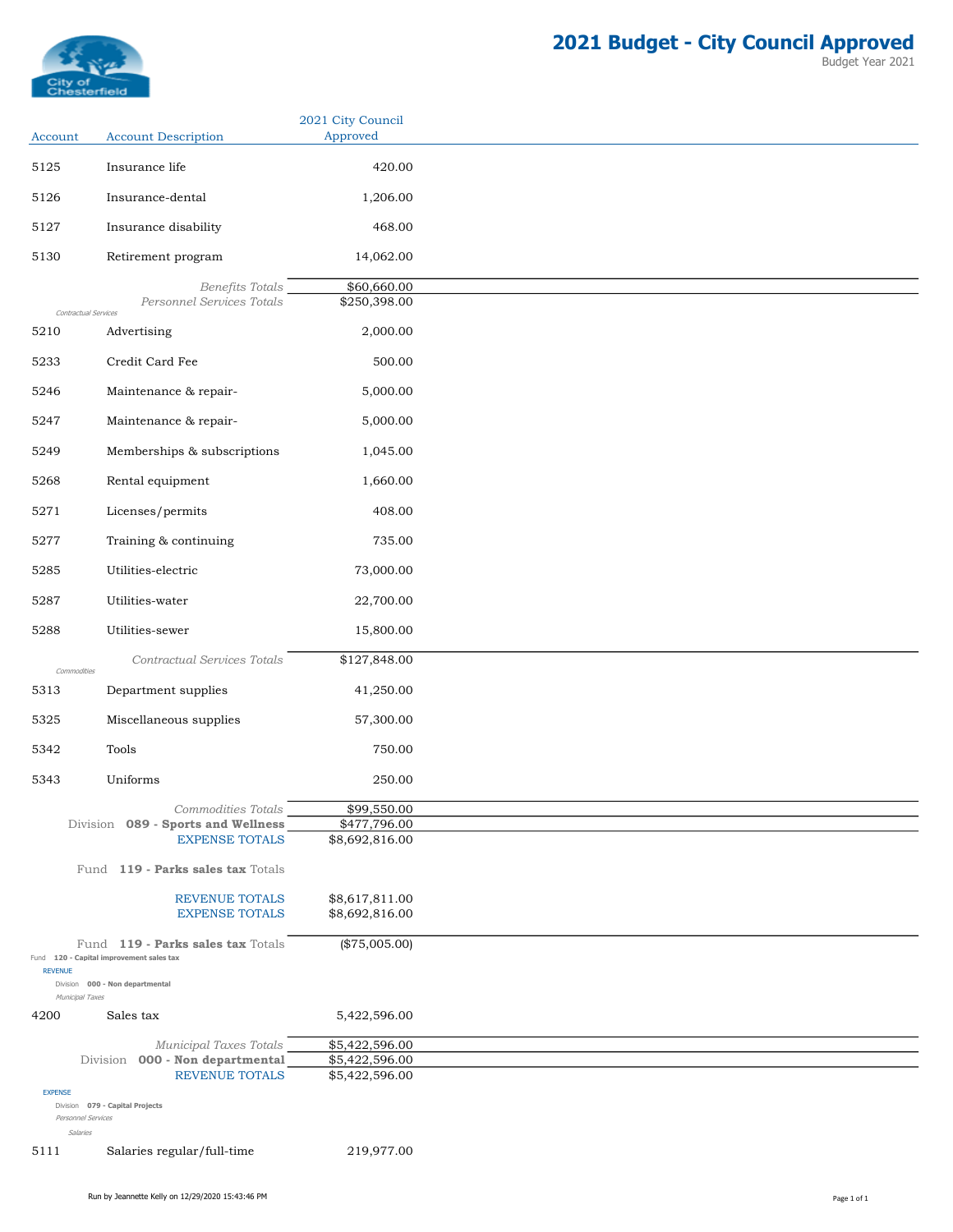

| <b>Account Description</b><br>Salaries Totals<br>Benefits<br>Social security<br>Workers compensation       | Approved<br>\$219,977.00<br>16,828.00                                                                                                                                                                        |
|------------------------------------------------------------------------------------------------------------|--------------------------------------------------------------------------------------------------------------------------------------------------------------------------------------------------------------|
|                                                                                                            |                                                                                                                                                                                                              |
|                                                                                                            |                                                                                                                                                                                                              |
|                                                                                                            |                                                                                                                                                                                                              |
|                                                                                                            | 3,845.00                                                                                                                                                                                                     |
| Insurance health                                                                                           | 19,537.00                                                                                                                                                                                                    |
|                                                                                                            |                                                                                                                                                                                                              |
| Insurance life                                                                                             | 505.00                                                                                                                                                                                                       |
| Insurance-dental                                                                                           | 1,444.00                                                                                                                                                                                                     |
| Insurance disability                                                                                       | 576.00                                                                                                                                                                                                       |
| Retirement program                                                                                         | 17,598.00                                                                                                                                                                                                    |
| Benefits Totals                                                                                            | \$60,333.00                                                                                                                                                                                                  |
| Contractual Services                                                                                       | \$280,310.00                                                                                                                                                                                                 |
| Contractual                                                                                                | 110,000.00                                                                                                                                                                                                   |
| Professional services                                                                                      | 162,000.00                                                                                                                                                                                                   |
| Contractual Services Totals<br>Capital Outlay                                                              | \$272,000.00                                                                                                                                                                                                 |
| Automobiles & trucks                                                                                       | 532,006.00                                                                                                                                                                                                   |
| Improvements building &                                                                                    | 299,000.00                                                                                                                                                                                                   |
| Street improvements                                                                                        | 3,190,000.00                                                                                                                                                                                                 |
|                                                                                                            | 40,000.00                                                                                                                                                                                                    |
|                                                                                                            |                                                                                                                                                                                                              |
|                                                                                                            | 327,000.00                                                                                                                                                                                                   |
| Capital Outlay Totals                                                                                      | \$4,388,006.00<br>\$4,940,316.00                                                                                                                                                                             |
| <b>EXPENSE TOTALS</b>                                                                                      | \$4,940,316.00                                                                                                                                                                                               |
| Fund 120 - Capital improvement sales                                                                       |                                                                                                                                                                                                              |
| <b>REVENUE TOTALS</b>                                                                                      | \$5,422,596.00                                                                                                                                                                                               |
| <b>EXPENSE TOTALS</b>                                                                                      | \$4,940,316.00                                                                                                                                                                                               |
| Fund 120 - Capital improvement sales<br>Fund 121 - Public Safety/Prop P<br>Division 000 - Non departmental | \$482,280.00                                                                                                                                                                                                 |
| Municipal Taxes                                                                                            |                                                                                                                                                                                                              |
|                                                                                                            | 2,507,889.00                                                                                                                                                                                                 |
| Intergovernmental                                                                                          | \$2,507,889.00                                                                                                                                                                                               |
| Bullet proof vest grant                                                                                    | 7,500.00                                                                                                                                                                                                     |
| Police academy grant                                                                                       | 96,200.00                                                                                                                                                                                                    |
| Parkway Grant                                                                                              | 268,000.00                                                                                                                                                                                                   |
| Rockwood Grant                                                                                             | 128,000.00                                                                                                                                                                                                   |
| Safety town                                                                                                | 5,760.00                                                                                                                                                                                                     |
|                                                                                                            | 22,100.00                                                                                                                                                                                                    |
|                                                                                                            | 18,000.00                                                                                                                                                                                                    |
|                                                                                                            | Personnel Services Totals<br>Storm sewer improvements<br>Sidewalks improvements<br>Division 079 - Capital Projects<br>Sales Tax - Prop P<br>Municipal Taxes Totals<br>Police Overtime Grants<br>FBI Overtime |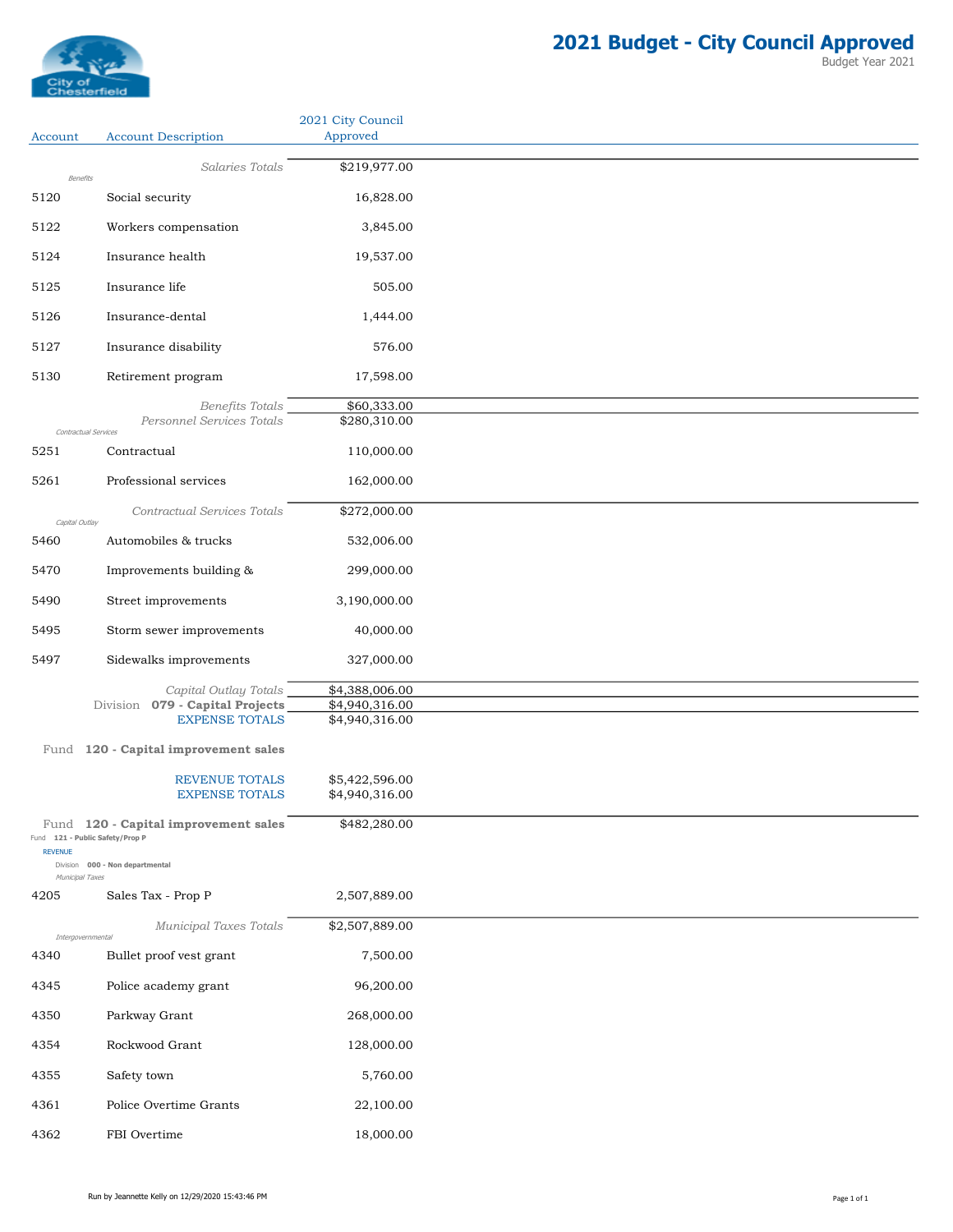

|                            |                                                                                  | 2021 City Council                                    |
|----------------------------|----------------------------------------------------------------------------------|------------------------------------------------------|
| Account<br>4370            | <b>Account Description</b><br>Fund from seized assets                            | Approved<br>200.00                                   |
| 4375                       | Post commission training                                                         | 5,000.00                                             |
|                            |                                                                                  |                                                      |
|                            | Intergovernmental Totals<br>License and Permits                                  | \$550,760.00                                         |
| 4490                       | Misc. other licenses/permits                                                     | 100.00                                               |
|                            | License and Permits Totals<br>Charges for Services                               | \$100.00                                             |
| 4540                       | Police report                                                                    | 8,000.00                                             |
| 4541                       | Clarkson Valley Police                                                           | 407,107.00                                           |
| 4545                       | Fingerprinting                                                                   | 100.00                                               |
| 4550                       | False alarms                                                                     | 15,000.00                                            |
|                            | Charges for Services Totals                                                      | \$430,207.00                                         |
| 4810                       | Court Fines and Fees<br>Court fees - Law Enforcement                             | 7,500.00                                             |
| 4815                       | Inmate Security Fee                                                              | 7,500.00                                             |
|                            | Court Fines and Fees Totals                                                      | \$15,000.00                                          |
| Miscellaneous<br>4990      | Operating transfers in                                                           | 8,223,986.00                                         |
|                            |                                                                                  |                                                      |
|                            | Miscellaneous Totals<br>Division 000 - Non departmental<br><b>REVENUE TOTALS</b> | \$8,223,986.00<br>\$11,727,942.00<br>\$11,727,942.00 |
| <b>EXPENSE</b><br>Salaries | Division 041 - Police<br>Personnel Services                                      |                                                      |
| 5111                       | Salaries regular/full-time                                                       | 7,478,067.00                                         |
| 5113                       | Salaries overtime                                                                | 100,000.00                                           |
| 5115                       | Police holiday pay                                                               | 149,462.00                                           |
| 5199                       | Personnel Expenditure                                                            | (74, 545.00)                                         |
|                            | Salaries Totals                                                                  | \$7,652,984.00                                       |
| 5120                       | Benefits<br>Social security                                                      | 591,156.00                                           |
| 5122                       | Workers compensation                                                             | 268,890.00                                           |
| 5124                       | Insurance health                                                                 | 903,132.00                                           |
| 5125                       | Insurance life                                                                   | 17,233.00                                            |
| 5126                       | Insurance-dental                                                                 | 59,418.00                                            |
| 5127                       | Insurance disability                                                             | 19,170.00                                            |
| 5130                       | Retirement program                                                               | 618,203.00                                           |
|                            | Benefits Totals                                                                  | \$2,477,202.00                                       |
|                            | Personnel Services Totals<br>Contractual Services                                | \$10,130,186.00                                      |
| 5221                       | Data processing                                                                  | 11,935.00                                            |
| 5244                       | Investigative expenses                                                           | 2,200.00                                             |
| 5246                       | Maintenance & repair-                                                            | 2,000.00                                             |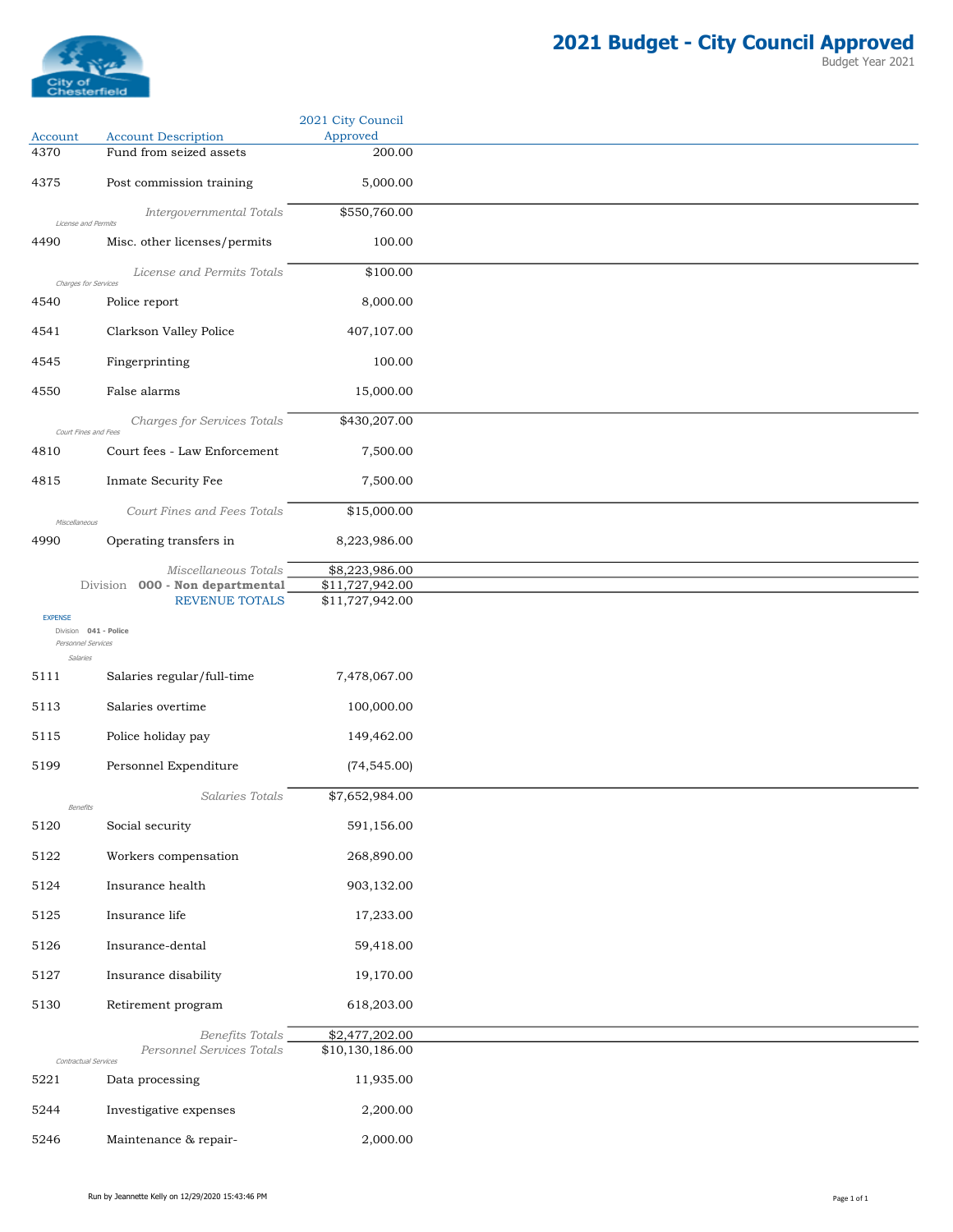

|                                                  |                                                          | 2021 City Council<br>Approved   |
|--------------------------------------------------|----------------------------------------------------------|---------------------------------|
| Account<br>5247                                  | <b>Account Description</b><br>Maintenance & repair-      | 7,955.00                        |
|                                                  |                                                          |                                 |
| 5248                                             | Maintenance & repair vehicles                            | 500.00                          |
| 5249                                             | Memberships & subscriptions                              | 4,470.00                        |
| 5251                                             | Contractual                                              | 460,480.00                      |
| 5260                                             | Printing & binding                                       | 3,800.00                        |
| 5261                                             | Professional services                                    | 12,700.00                       |
| 5268                                             | Rental equipment                                         | 1,700.00                        |
| 5273                                             | Inmate Security Expense                                  | 23,028.00                       |
| 5277                                             | Training & continuing                                    | 52,660.00                       |
| 5279                                             | Training post commission                                 | 14,000.00                       |
| 5975                                             | Allocation                                               | 418,600.00                      |
|                                                  |                                                          |                                 |
| Commodities                                      | Contractual Services Totals                              | \$1,016,028.00                  |
| 5312                                             | Crime prevention supplies                                | 14,710.00                       |
| 5313                                             | Department supplies                                      | 144,945.00                      |
| 5315                                             | Safety town supplies                                     | 5,795.00                        |
| 5321                                             | Investigative supplies                                   | 3,200.00                        |
| 5325                                             | Miscellaneous supplies                                   | 2,500.00                        |
| 5343                                             | Uniforms                                                 | 72,200.00                       |
| 5350                                             | Computer equip under \$5,000                             | 395.00                          |
|                                                  | Commodities Totals                                       | \$243,745.00                    |
| Capital Outlay                                   |                                                          |                                 |
| 5460                                             | Automobiles & trucks                                     | 337,983.00                      |
|                                                  | Capital Outlay Totals<br>Division 041 - Police Totals    | \$337,983.00<br>\$11,727,942.00 |
|                                                  | <b>EXPENSE TOTALS</b>                                    | \$11,727,942.00                 |
|                                                  | Fund 121 - Public Safety/Prop P Totals                   |                                 |
|                                                  | <b>REVENUE TOTALS</b>                                    | \$11,727,942.00                 |
|                                                  | <b>EXPENSE TOTALS</b>                                    | \$11,727,942.00                 |
|                                                  | Fund 121 - Public Safety/Prop P Totals                   | \$0.00                          |
| Fund 420 - COPs 2004 City Hall<br><b>REVENUE</b> |                                                          |                                 |
| Miscellaneous                                    | Division 000 - Non departmental                          |                                 |
| 4990                                             | Operating transfers in                                   | 4,200.00                        |
|                                                  | Miscellaneous Totals                                     | \$4,200.00                      |
|                                                  | Division 000 - Non departmental<br><b>REVENUE TOTALS</b> | \$4,200.00<br>\$4,200.00        |
| <b>EXPENSE</b>                                   | Division 036 - Central Services                          |                                 |
| Other finance use and source<br>Principal        |                                                          |                                 |
| 5600                                             | Principal payment                                        | 1,400,000.00                    |
|                                                  | Principal Totals                                         | \$1,400,000.00                  |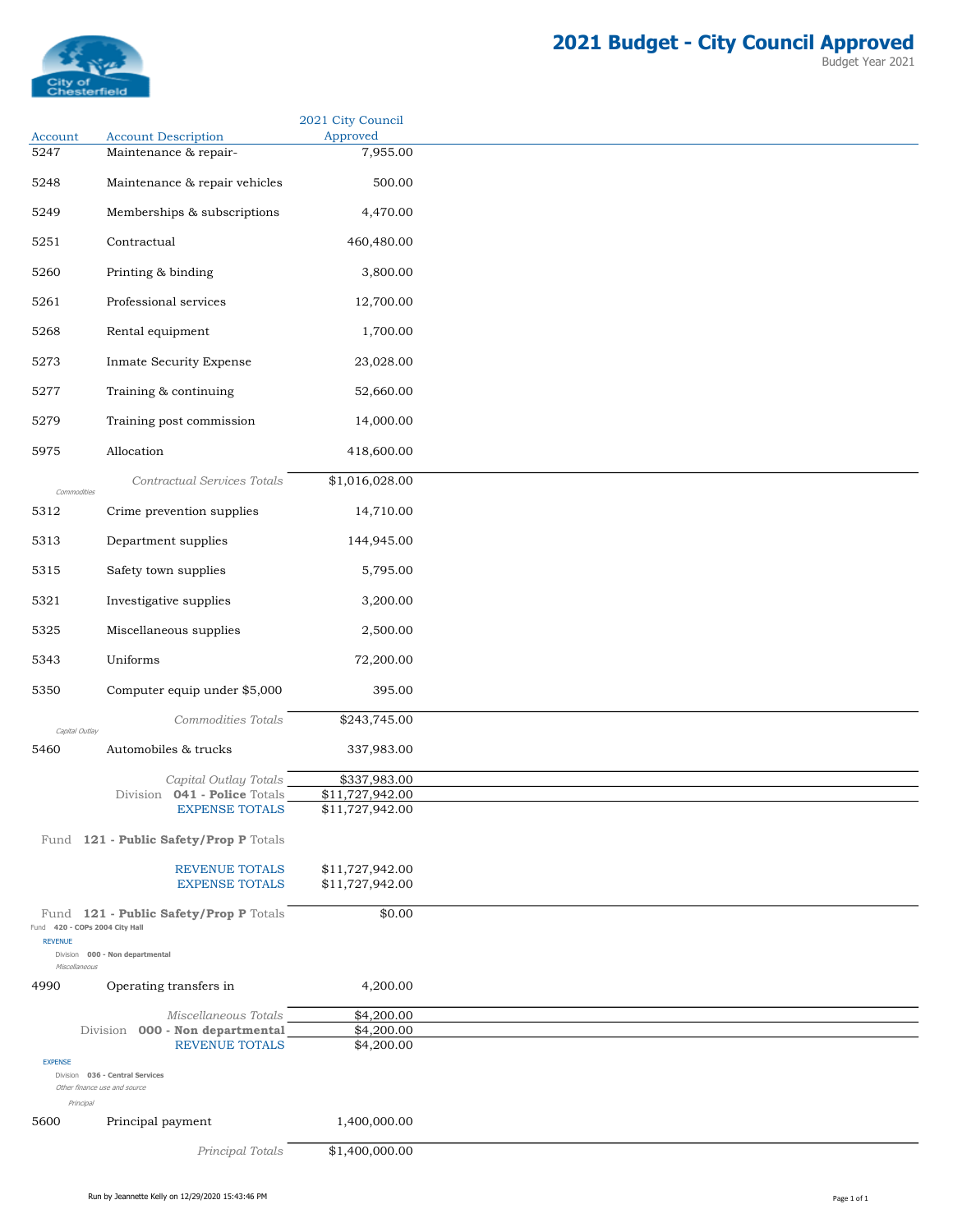

|                |                                                                                  | 2021 City Council                |
|----------------|----------------------------------------------------------------------------------|----------------------------------|
| Account        | <b>Account Description</b><br>Interest and Fiscal Charges                        | Approved                         |
| 5601           | Interest expense                                                                 | 85,000.00                        |
| 5602           | Trustee/Agent Fees                                                               | 4,200.00                         |
|                |                                                                                  |                                  |
|                | Interest and Fiscal Charges Totals<br>Other finance use and source Totals        | \$89,200.00<br>\$1,489,200.00    |
|                | Division 036 - Central Services                                                  | \$1,489,200.00                   |
|                | <b>EXPENSE TOTALS</b>                                                            | \$1,489,200.00                   |
| Fund           | 420 - COPs 2004 City Hall Totals                                                 |                                  |
|                | <b>REVENUE TOTALS</b>                                                            | \$4,200.00                       |
|                | <b>EXPENSE TOTALS</b>                                                            | \$1,489,200.00                   |
|                | Fund 420 - COPs 2004 City Hall Totals                                            | (\$1,485,000.00)                 |
|                | Fund 422 - COPs 2005 Parks                                                       |                                  |
| <b>REVENUE</b> | Division 000 - Non departmental<br>Miscellaneous                                 |                                  |
| 4990           | Operating transfers in                                                           | 2,043,520.00                     |
|                |                                                                                  |                                  |
|                | Miscellaneous Totals                                                             | \$2,043,520.00                   |
|                | Division 000 - Non departmental<br><b>REVENUE TOTALS</b>                         | \$2,043,520.00<br>\$2,043,520.00 |
| <b>EXPENSE</b> |                                                                                  |                                  |
|                | Division 084 - Parks and Recreation<br>Other finance use and source<br>Principal |                                  |
| 5600           | Principal payment                                                                | 1,850,000.00                     |
|                |                                                                                  |                                  |
|                | Principal Totals<br>Interest and Fiscal Charges                                  | \$1,850,000.00                   |
| 5601           | Interest expense                                                                 | 444,626.00                       |
| 5602           | Trustee/Agent Fees                                                               | 2,500.00                         |
|                | Interest and Fiscal Charges Totals                                               | \$447,126.00                     |
|                | Other finance use and source Totals                                              | \$2,297,126.00                   |
|                | Division 084 - Parks and Recreation<br><b>EXPENSE TOTALS</b>                     | \$2,297,126.00<br>\$2,297,126.00 |
|                |                                                                                  |                                  |
|                | Fund 422 - COPs 2005 Parks Totals                                                |                                  |
|                | REVENUE TOTALS                                                                   | \$2,043,520.00                   |
|                | <b>EXPENSE TOTALS</b>                                                            | \$2,297,126.00                   |
| <b>REVENUE</b> | Fund 422 - COPs 2005 Parks Totals<br>Fund 424 - 2008 Parks Phase II Certificate  | (\$253,606.00)                   |
|                | Division 000 - Non departmental                                                  |                                  |
|                | Miscellaneous                                                                    |                                  |
| 4990           | Operating transfers in                                                           | 350,028.00                       |
|                | Miscellaneous Totals                                                             | \$350,028.00                     |
|                | Division 000 - Non departmental                                                  | \$350,028.00                     |
|                | <b>REVENUE TOTALS</b>                                                            | \$350,028.00                     |
| <b>EXPENSE</b> | Division 079 - Capital Projects<br>Other finance use and source<br>Principal     |                                  |
| 5600           | Principal payment                                                                | 290,000.00                       |
|                | Principal Totals<br>Interest and Fiscal Charges                                  | \$290,000.00                     |
| 5601           | Interest expense                                                                 | 56,028.00                        |
| 5602           |                                                                                  | 4,000.00                         |
|                | Trustee/Agent Fees                                                               |                                  |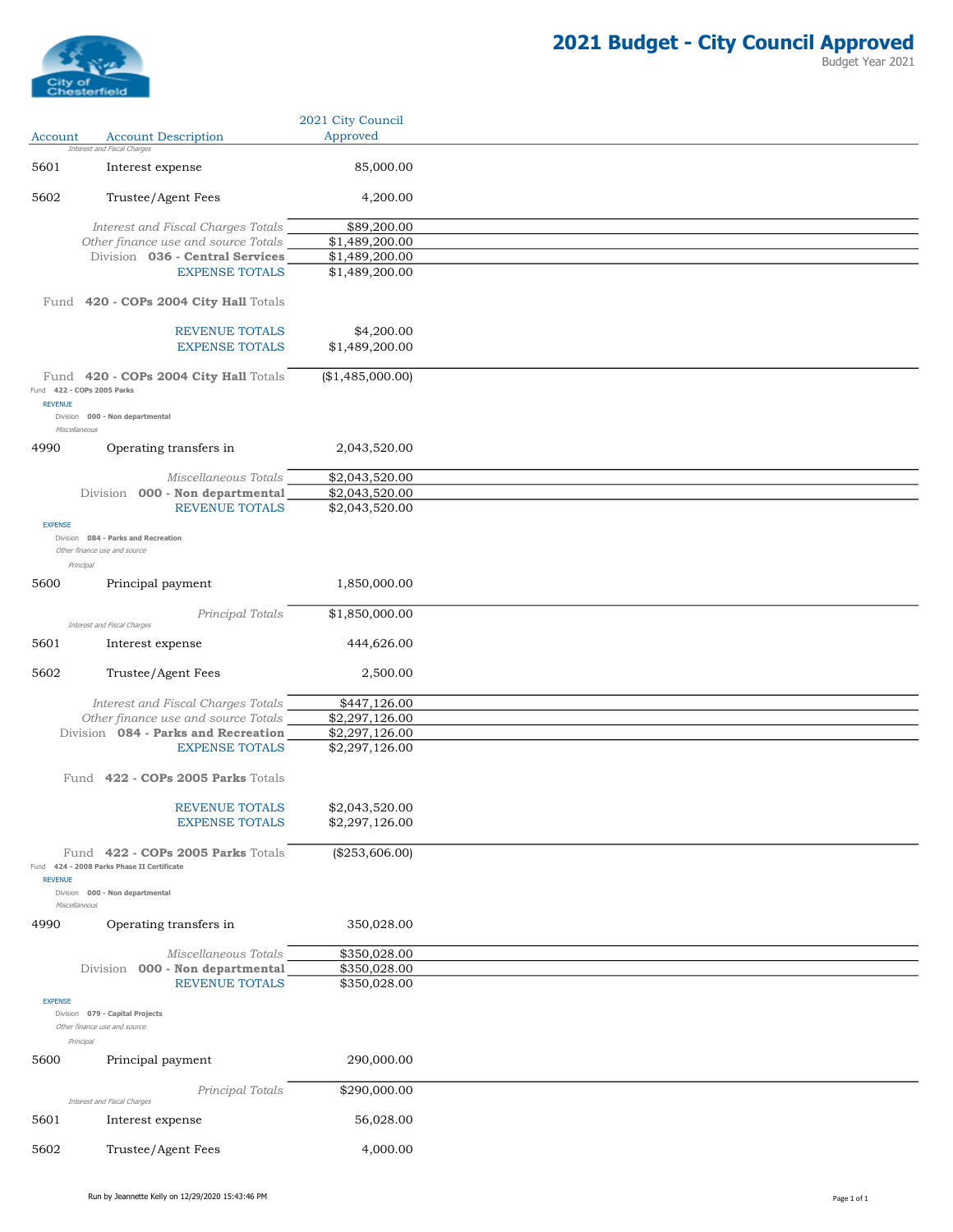

|                |                                                                              | 2021 City Council            |  |
|----------------|------------------------------------------------------------------------------|------------------------------|--|
| Account        | <b>Account Description</b>                                                   | Approved                     |  |
|                |                                                                              |                              |  |
|                | Interest and Fiscal Charges Totals                                           | \$60,028.00                  |  |
|                | Other finance use and source Totals                                          | \$350,028.00                 |  |
|                | Division 079 - Capital Projects<br><b>EXPENSE TOTALS</b>                     | \$350,028.00<br>\$350,028.00 |  |
|                |                                                                              |                              |  |
|                | Fund 424 - 2008 Parks Phase II                                               |                              |  |
|                | <b>REVENUE TOTALS</b>                                                        | \$350,028.00                 |  |
|                | <b>EXPENSE TOTALS</b>                                                        | \$350,028.00                 |  |
|                |                                                                              |                              |  |
| <b>REVENUE</b> | Fund 424 - 2008 Parks Phase II<br>Fund 429 - COPS 2020 A - Non-Taxable       | \$0.00                       |  |
|                | Division 000 - Non departmental<br>Miscellaneous                             |                              |  |
| 4990           | Operating transfers in                                                       | 106,422.00                   |  |
|                | Miscellaneous Totals                                                         | \$106,422.00                 |  |
|                | Division 000 - Non departmental                                              | \$106,422.00                 |  |
|                | <b>REVENUE TOTALS</b>                                                        | \$106,422.00                 |  |
| <b>EXPENSE</b> |                                                                              |                              |  |
|                | Division 079 - Capital Projects<br>Other finance use and source              |                              |  |
|                | Interest and Fiscal Charges                                                  |                              |  |
| 5601           | Interest expense                                                             | 102,492.00                   |  |
| 5602           | Trustee/Agent Fees                                                           | 3,930.00                     |  |
|                | Interest and Fiscal Charges Totals                                           | \$106,422.00                 |  |
|                | Other finance use and source Totals                                          | \$106,422.00                 |  |
|                | Division 079 - Capital Projects                                              | \$106,422.00                 |  |
|                | <b>EXPENSE TOTALS</b>                                                        | \$106,422.00                 |  |
|                | Fund 429 - COPS 2020 A - Non-Taxable                                         |                              |  |
|                | <b>REVENUE TOTALS</b>                                                        | \$106,422.00                 |  |
|                | <b>EXPENSE TOTALS</b>                                                        | \$106,422.00                 |  |
|                |                                                                              |                              |  |
|                | Fund 429 - COPS 2020 A - Non-Taxable<br>Fund 430 - COPS 2020 B - Taxable     | \$0.00                       |  |
| <b>REVENUE</b> | Division 000 - Non departmental                                              |                              |  |
|                | Miscellaneous                                                                |                              |  |
| 4990           | Operating transfers in                                                       | 312,583.00                   |  |
|                | Miscellaneous Totals                                                         | \$312,583.00                 |  |
|                | Division 000 - Non departmental                                              | \$312,583.00                 |  |
|                | <b>REVENUE TOTALS</b>                                                        | \$312,583.00                 |  |
| <b>EXPENSE</b> |                                                                              |                              |  |
|                | Division 079 - Capital Projects<br>Other finance use and source<br>Principal |                              |  |
| 5600           | Principal payment                                                            | 155,000.00                   |  |
|                | Principal Totals<br>Interest and Fiscal Charges                              | \$155,000.00                 |  |
| 5601           | Interest expense                                                             | 154,513.00                   |  |
| 5602           | Trustee/Agent Fees                                                           | 3,070.00                     |  |
|                | Interest and Fiscal Charges Totals                                           | \$157,583.00                 |  |
|                | Other finance use and source Totals                                          | \$312,583.00                 |  |
|                | Division 079 - Capital Projects                                              | \$312,583.00                 |  |
|                | <b>EXPENSE TOTALS</b>                                                        | \$312,583.00                 |  |

Fund 430 - COPS 2020 B - Taxable